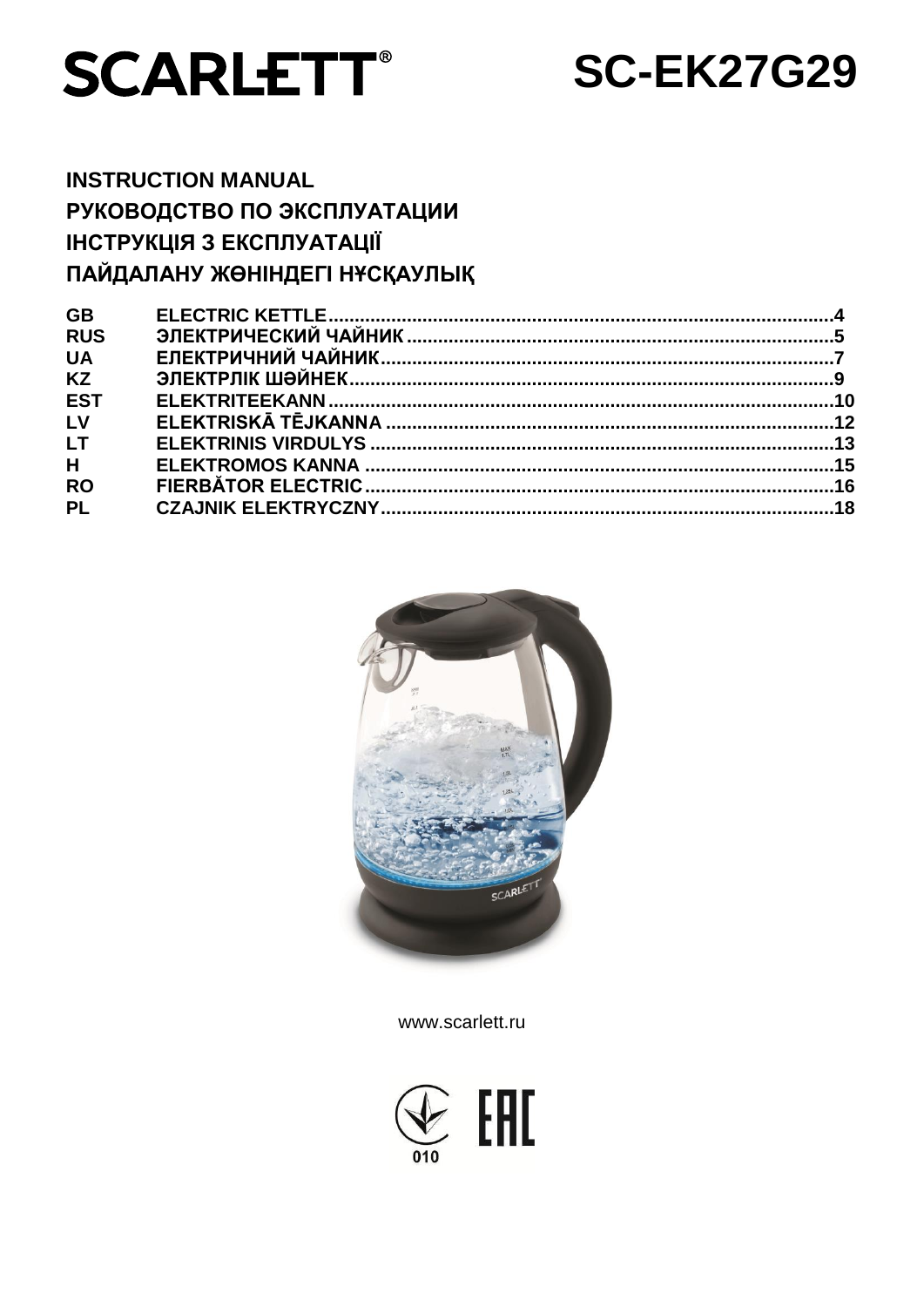- 1. Base unit with cord storage compartment
- 2. Body
- 3. Spout
- 4. Removable filter
- 5. Lid
- 6. Lid open handle
- 7. On/Off switch
- 8. Handle
- 9. Two water level indicators

- 1. База живлення з відсіком для заховування шнура
- 2. Корпус
- 3. Носик
- 4. Знiмний фільтр
- 5. Кришка
- 6. Ручка відкриття кришки
- 7. Перемикач
- 8. Ручка
- 9. Два індикатори рівня води
- **EST KIRJELDUS LV APRAKSTS**
- 1. Alus juhtmekambriga
- 2. Korpus
- 3. Tila
- 4. Äravõetav filter
- 5. Kaas
- 6. Kaane avamispide
- 7. Lüliti
- 8. Käepide
- 9. Kaks veetaseme indikaatorit

#### **LT APRAŠYMAS H LEÍRÁS**

- 1. Maitinimosi bazė su skyriu elektros laido saugojimui
- 2. Korpusas
- 3. Snapelis
- 4. Nusiimamas filtras
- 5. Dangtis
- 6. Dangčio atidarymo rankena
- 7. Jungiklis
- 8. Ranekna
- 9. Du vandens lygo indikatoriai

#### **RO DETALII PRODUS PL BUDOWA WYROBU**

- 1. Baza de alimentare cu compartimentul pentru depozitarea cordonului
- 2. Corpul
- 3. Nasul
- 4. Detașabil filtru
- 5. Capac
- 6. Mâner pentru deschiderea capacului
- 7. Buton pornire / oprire
- 8. Scară nivelul apei
- 9. Două indicatoare ale nivelului de apă

#### **GB DESCRIPTION RUS УСТРОЙСТВО ИЗДЕЛИЯ**

- 1. База питания с отсеком для хранения шнура
- 2. Корпус
- 3. Носик
- 4. Съёмный фильтр
- 5. Крышка
- 6. Ручка открытия крышки
- 7. Выключатель
- 8. Ручка
- 9. Два индикатора уровня воды
- **UA ОПИС KZ СИПАТТАМА**
	- 1. Бау сақтауына арналған бөлікті қоректену базасы
	- 2. Тұлға
	- 3. Тұмсықша
	- 4. Алмалы-салмалы сүзгі
	- 5. Қақпақ
	- 6. Қақпақ ашу тұтқасы
	- 7. Ажыратқыш
	- 8. Тұтқа
	- 9. Су деңгейінің екі көрсеткіші

- 1. Pamatne ar nodalījumu barošanas vada glabāšanai
- 2. Korpuss
- 3. Snīpītis
- 4. Noņemamais filtrs
- 5. Vāciņš
- 6. Rokturis vāciņa attaisīšanai
- 7. Slēdzis (izslēgt)
- 8. Rokturis
- 9. Divi ūdens līmeņa indikatori

- 1. Áramforrást biztosító elem csatlakozó tárolóval
- 2. Készülékház
- 3. Teafőző szája
- 4. Levehető szűrő
- 5. Fedő
- 6. A fedő nyitófogantyúja
- 7. Főkapcsoló
- 8. Fogantyú
- 9. Két vízszint-indikátor
- 
- 1. Baza zasilającą z przedziałem do schowania przewodu zasilającego
- 2. Obudowa
- 3. Dzióbek
- 4. Zdejmowany filtr
- 5. Pokrywa
- 6. Uchwyt otwarcia pokrywy
- 7. Wyłącznik
- 8. Uchwyt 9. Dwa wskaźniki poziomu wody

www.scarlett.ru 2 SC-EK27G29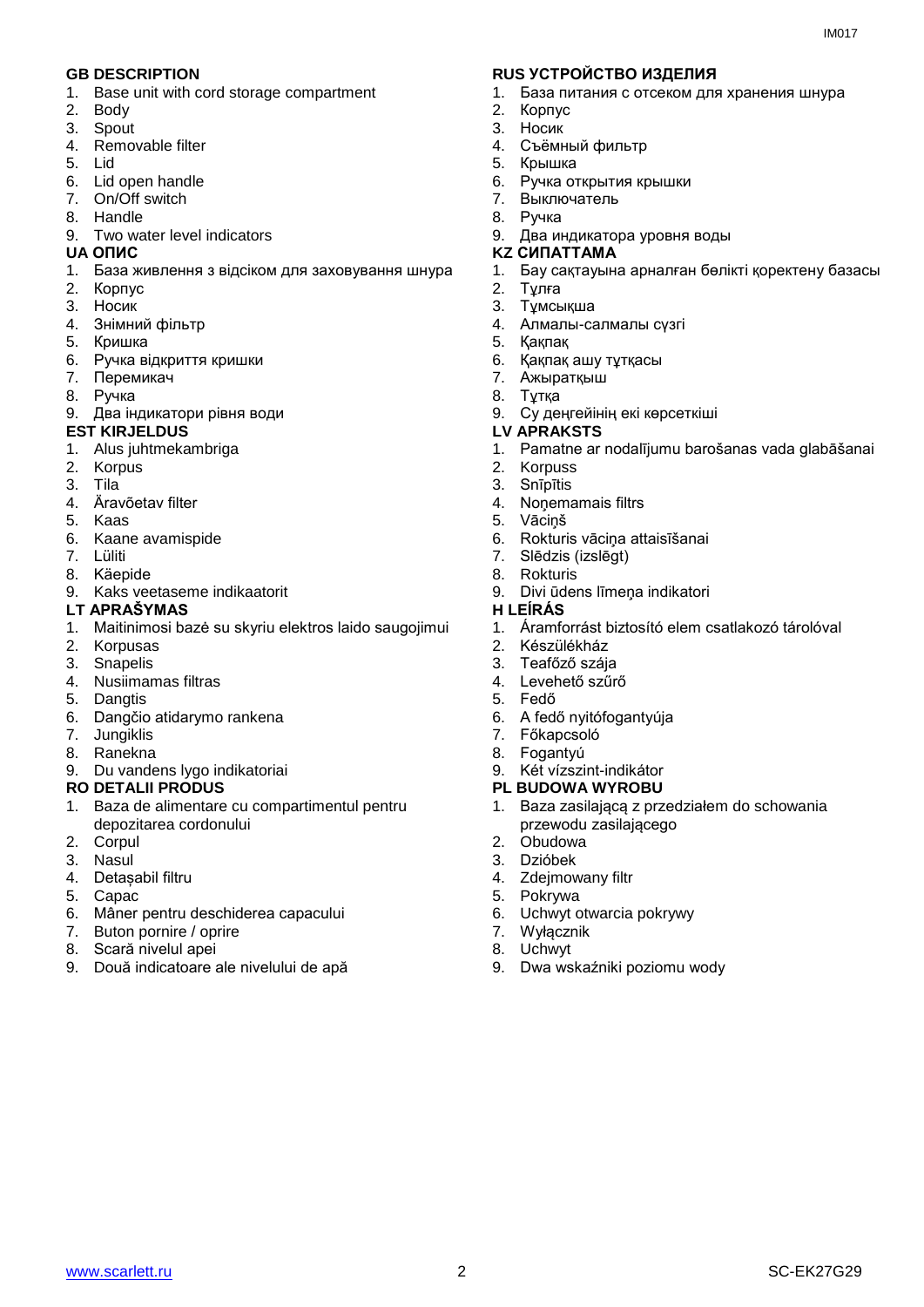| 1850-2200W<br>220-240 V~ 50 Hz | 1.7L | 1.1/ 1.4kg | mm<br>230<br>185<br>215 |
|--------------------------------|------|------------|-------------------------|
|--------------------------------|------|------------|-------------------------|

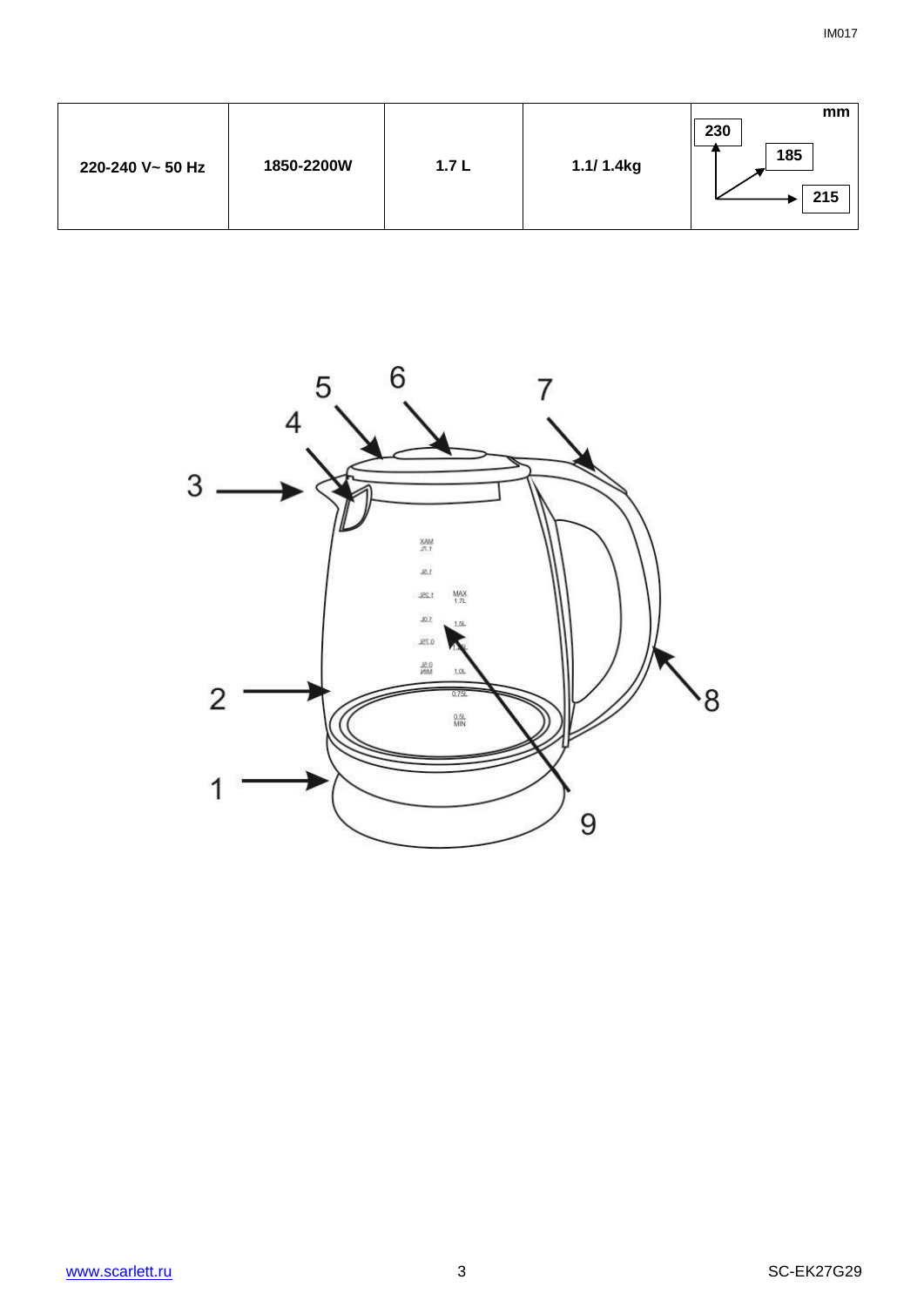# **GB** INSTRUCTION MANUAL **IMPORTANT SAFEGUARDS**

- Please read these operating instructions carefully before connecting your kettle to the power supply, in order to avoid damage due to incorrect use.
- Before switching on the appliance for the first time please check if the technical specifications indicated on the unit correspond to the mains parameters.
- Incorrect operation and improper handling can lead to malfunction of the appliance and injuries to the user.
- Always unplug the appliance from the power supply when not in use.
- For home use only. Do not use for industrial purposes.
- Keep the base unit away from water and protect from splashes.
- Do not immerse the unit, cord or plug in water or other liquids. If it has happened, remove the plug from the wall socket immediately and have the unit checked by an expert before using it again.
- Do not operate the appliance if the cord or the plug is damaged or if the appliance has been otherwise damaged. In such cases take the appliance to a qualified specialist for check and repair if necessary.
- Ensure that the cord does not hang over sharp edges and keep it away from hot surfaces.
- To disconnect the appliance from the power supply pull it out by the plug only, not by the cord.
- Place the appliance on a dry stable surface, away from sources of heat (e.g. hotplates); do not place it under curtains and shelves.
- Do not leave the appliance unattended when in use.
- This appliance is not intended for use by persons (including children) with reduced physical, sensory or mental capabilities, or lack of experience and knowledge, unless they have been given supervision or instruction concerning use of the appliances by a person responsible for their safety.
- Children should be supervised to ensure that they do not play with the appliance.
- Use the kettle only with the base unit supplied, and do not use the base unit for any other purposes.
- Never take the kettle from its base while in operation. Switch the appliance off first.
- *ATTENTION:* Do not open the lid while water is boiling.
- Close the lid properly before switching on. Otherwise, the appliance will not switch off automatically and the hot water may overflow.
- The kettle is for heating water only, not for any other purposes and liquids.
- Do not attempt to repair, adjust or replace parts in the appliance. Repair the malfunctioning appliance in the nearest service center.
- If the product has been exposed to temperatures below 0ºC for some time it should be kept at room temperature for at least 2 hours before turning it on
- The manufacturer reserves the right to introduce minor changes into the product design without prior notice, unless such changes influence significantly the product safety, performance, and functions.

• Production date mentioned on the unit and/or on the packing materials and documentations.

# **BEFORE USING FOR THE FIRST TIME**

- To remove the foreign smell from the new unit before the first use boil the water with added juice of 1-3 lemons or a pack of citric acid.
- Leave the fluid in the unit for 12 hours, then boil again.
- Empty the kettle and rinse it thoroughly with flowing water.
- Repeat the procedure if necessary.

# **INSTRUCTION FOR USE**

# FILLING

- Remove the kettle from the base unit.
- You can fill the kettle with water via the spout or neck with opened lid.
- Do not fill the kettle with less than 0.5 l of water (less than "MIN" mark) to prevent it from operating dry and more than 1.7 l (up to "MAX" mark) to avoid overfilling and water spilling out during the boiling. SWITCHING ON
- After filling with water, place the kettle on the base unit.
- Connect the plug to the power supply and push On/Off switch. The appliance will turn on and indicator will light.

# SWITCHING OFF

- When water begins to boil, the kettle will switch off automatically and indicator light will go off.
- *NOTE:* This appliance has a safety system, which automatically switches heating element off if the appliance inadvertently has been switched on when empty, or if it operates dry. In this case let the appliance cool down 10 minutes before filling with water again.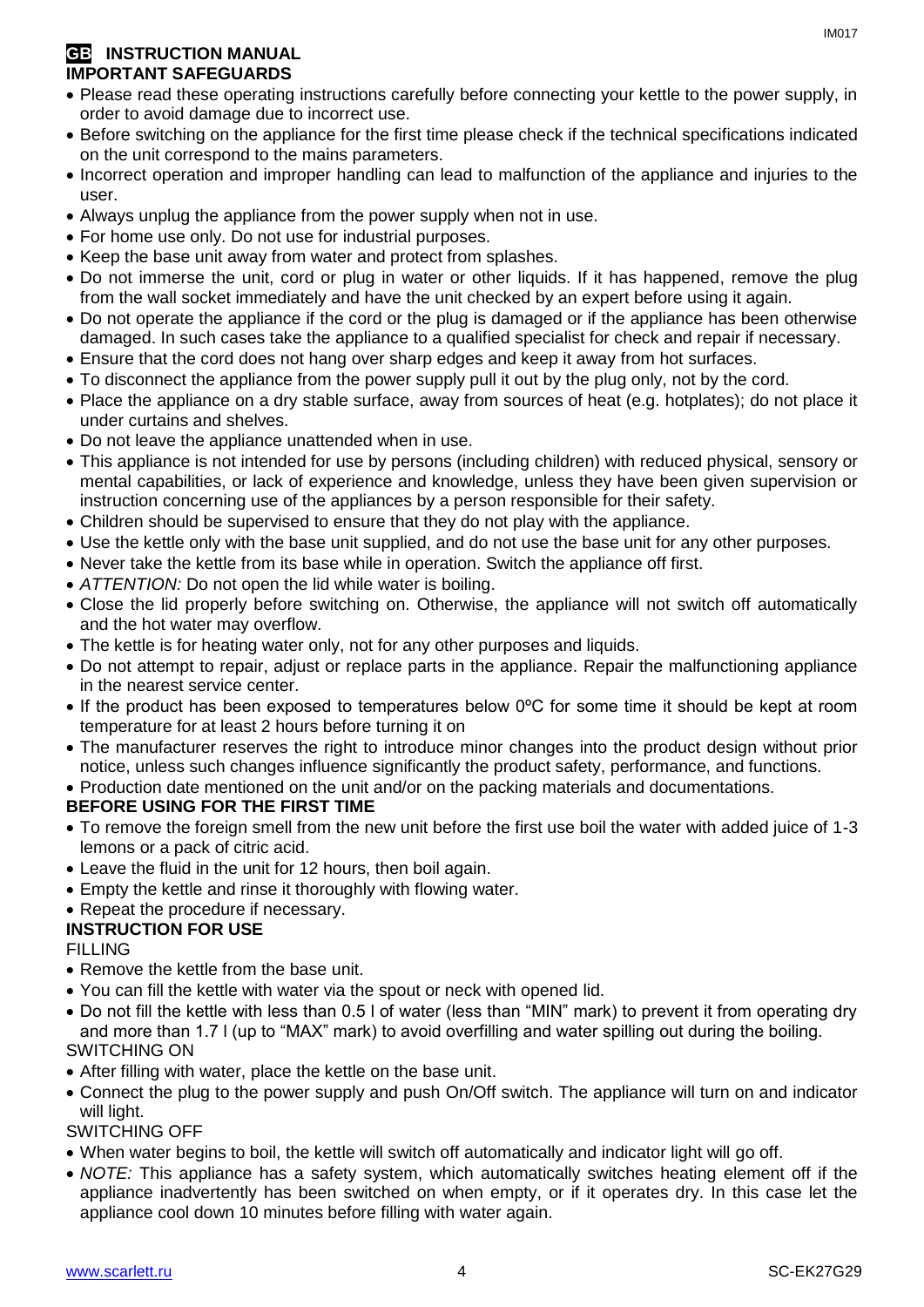### SWITCHING ON AGAIN

• If the kettle has been switched off automatically, it can be switched on again after cooling for 15-20 seconds.

# **CARE AND CLEANING**

- Open the lid and pour out the water through the orifice.
- Always remove the plug from the socket and let the appliance cool down completely.
- Clean the outside of the kettle and the base unit with a soft damp cloth, then wipe with a dry cloth. Do not use any abrasive materials.
- Remove scale regularly, using special descaling agents, available at the market, following given instructions.

### FILTER CLEANING

- Remove the filter out of the kettle.
- Place it under a jet of water and rub gently with a soft brush (not included).
- Return the filter to its place.

# **STORAGE**

- Switch off and unplug the appliance; let it entirely cool.
- Complete all requirements of Chapter CLEANING AND CARE.
- The cord can be wrapped around the base area for storage.
- Keep the appliance in a dry cool place.



The symbol on the unit, packing materials and/or documentations means used electrical and electronic units and battery's should not be toss in the garbage with ordinary household garbage. These units should be pass to special receiving point.

For additional information about actual system of the garbage collection address to the local authority.

Valid utilization will help to save valuable resources and avoid negative work on the public health and environment which happens with incorrect using garbage.

#### **RUS РУКОВОДСТВО ПО ЭКСПЛУАТАЦИИ МЕРЫ БЕЗОПАСНОСТИ**

- Внимательно прочитайте данную инструкцию перед эксплуатацией прибора во избежание поломок при использовании.
- Перед первоначальным включением проверьте, соответствуют ли технические характеристики, указанные на изделии, параметрам электросети.
- Неправильное обращение может привести к поломке изделия, нанести материальный ушерб и причинить вред здоровью пользователя.
- Использовать только в бытовых целях. Прибор не предназначен для промышленного применения.
- Если устройство не используется, всегда отключайте его от электросети.
- Не допускайте попадания воды на базу питания.
- Не погружайте прибор, базу питания и шнур питания в воду или другие жидкости. Если это случилось, немедленно отключите устройство от электросети и, прежде чем пользоваться им дальше, проверьте работоспособность и безопасность прибора у квалифицированных специалистов.
- При повреждении шнура питания его замену, во избежание опасности, должен производить изготовитель или уполномоченный им сервисный центр, или аналогичный квалифицированный персонал.
- Следите за тем, чтобы шнур питания не касался острых кромок и горячих поверхностей.
- При отключении прибора от электросети, беритесь за вилку, а не тяните за шнур.
- Устройство должно устойчиво стоять на сухой ровной поверхности. Не ставьте прибор на горячие поверхности, а также вблизи источников тепла (например, электрических плит), занавесок и под навесными полками.
- Никогда не оставляйте включенный прибор без присмотра.
- Прибор не предназначен для использования лицами (включая детей) с пониженными физическими, чувственными или умственными способностями или при отсутствии у них опыта или знаний, если они не находятся под контролем или не проинструктированы об использовании прибора лицом, ответственным за их безопасность.
- Дети должны находиться под контролем для недопущения игры с прибором.
- Используйте изделие только с базой питания из комплекта. Запрещается использовать её для других целей.

IM017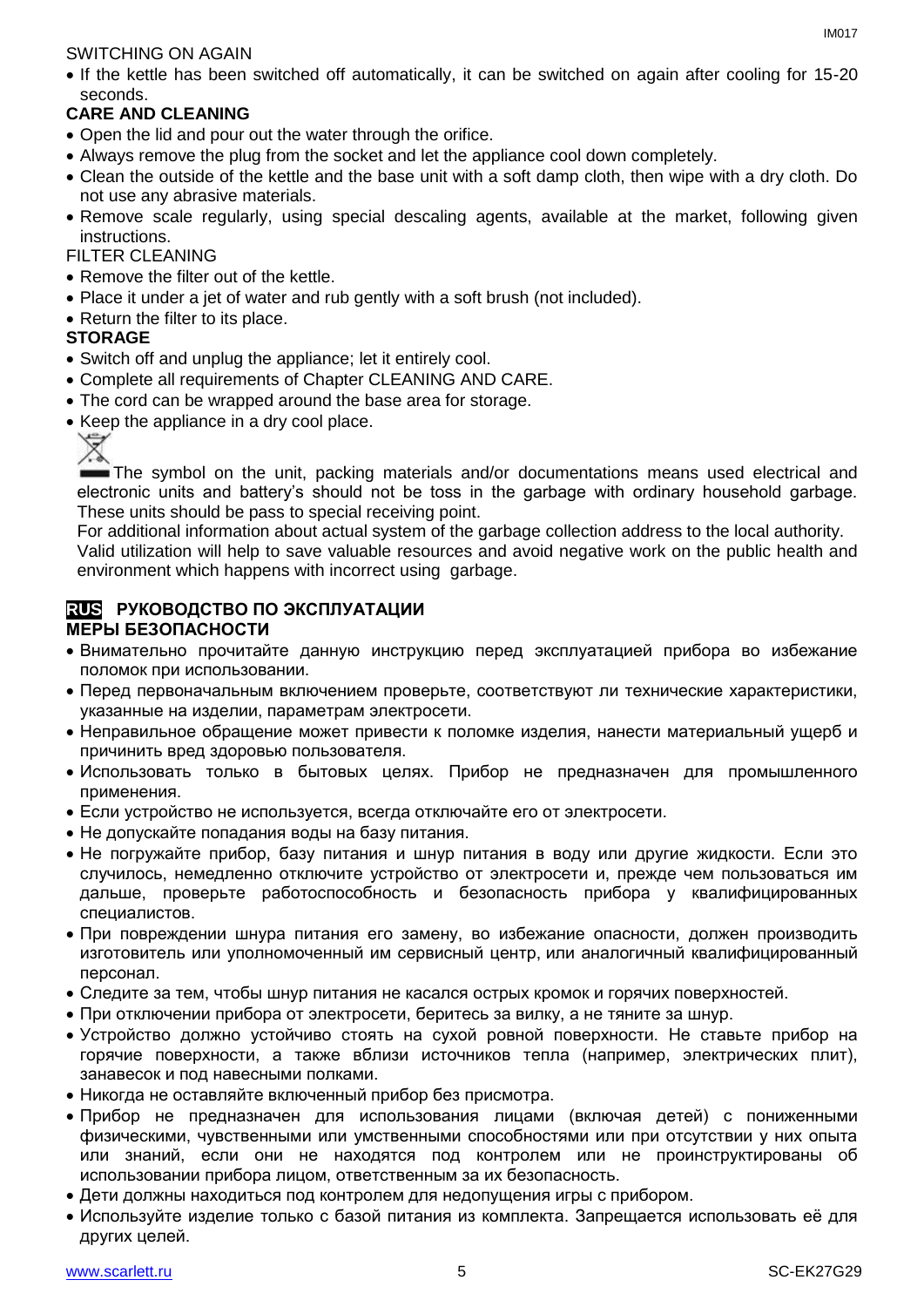- Нельзя снимать чайник с базы питания во время работы, сначала отключите его.
- *ВНИМАНИЕ:* Не открывайте крышку, пока вода кипит.
- Перед включением убедитесь, что крышка плотно закрыта, иначе не сработает система автоматического отключения при закипании и вода может выплеснуться.
- Устройство предназначено только для нагрева воды. Запрещается использование в других целях – это может привести к поломке изделия.
- Не пытайтесь самостоятельно ремонтировать прибор или заменять какие-либо детали. При обнаружении неполадок обращайтесь в ближайший Сервисный центр.
- Если изделие некоторое время находилось при температуре ниже 0ºC, перед включением его следует выдержать в комнатных условиях не менее 2 часов.
- Производитель оставляет за собой право без дополнительного уведомления вносить незначительные изменения в конструкцию изделия, кардинально не влияющие на его безопасность, работоспособность и функциональность.
- Дата производства указана на изделии и/или на упаковке, а также в сопроводительной документации.

#### **ПОДГОТОВКА**

- Чайник предназначен для кипячения воды.
- Для устранения посторонних запахов из нового прибора перед первоначальным использованием вскипятите воду в чайнике, добавив в нее сок 1-3 лимонов или пакетик лимонной кислоты.
- Оставьте раствор на 12 часов, затем снова прокипятите.
- Слейте раствор и промойте чайник проточной водой.
- При необходимости повторите процедуру.

#### **РАБОТА**

#### ЗАЛИВ ВОДЫ

- Снимите чайник с базы питания.
- Вы можете наполнить его через носик или горловину, открыв крышку.
- Во избежание перегрева чайника не рекомендуется наливать меньше 0.5 л воды (ниже отметки "MIN"). Не наливайте больше 1.7л воды (выше отметки "MAX"), иначе она может выплеснуться через носик при кипении.

#### **ВКЛЮЧЕНИЕ**

- Установите наполненный водой чайник на базу питания.
- Подключите шнур питания к электросети и включите чайник, при этом загорится световой индикатор работы.

**ВЫКЛЮЧЕНИЕ** 

- При закипании воды чайник отключится автоматически и световой индикатор погаснет.
- *ВНИМАНИЕ:* Ваш чайник оснащён системой защиты от перегрева. Если в чайнике нет или мало воды, он автоматически отключится. Если это произошло, необходимо подождать не менее 10 минут, чтобы чайник остыл, после чего можно заливать воду.

ПОВТОРНОЕ ВКЛЮЧЕНИЕ

 Если чайник только что закипел и автоматически отключился, а Вам нужно снова подогреть воду, подождите 15-20 секунд перед повторным включением.

#### **ОЧИСТКА И УХОД**

- Слейте всю воду через горловину, открыв крышку.
- Перед очисткой всегда отключайте устройство от электросети и давайте ему полностью остыть.
- Ни в коем случае не мойте чайник и базу питания проточной водой. Протрите снаружи корпус и базу сначала влажной мягкой тканью, а затем – насухо. Не применяйте абразивные чистящие средства, металлические мочалки и щётки, а также органические растворители.
- Регулярно очищайте изделие от накипи специальными средствами, которые можно приобрести в торговой сети. Применяя чистящие средства, следуйте указаниям на их упаковке. ОЧИСТКА ФИЛЬТРА

#### Извлеките фильтр из чайника.

- Аккуратно протрите фильтр, мягкой щёткой (не входит в комплект) удалите загрязнения под струёй воды.
- Установите фильтр на место.

#### **ХРАНЕНИЕ**

- Перед хранением убедитесь, что прибор отключен от электросети и полностью остыл.
- Выполните все требования раздела ОЧИСТКА И УХОД.
- Смотайте шнур питания.
- Храните прибор в сухом прохладном месте.

www.scarlett.ru 6 SC-EK27G29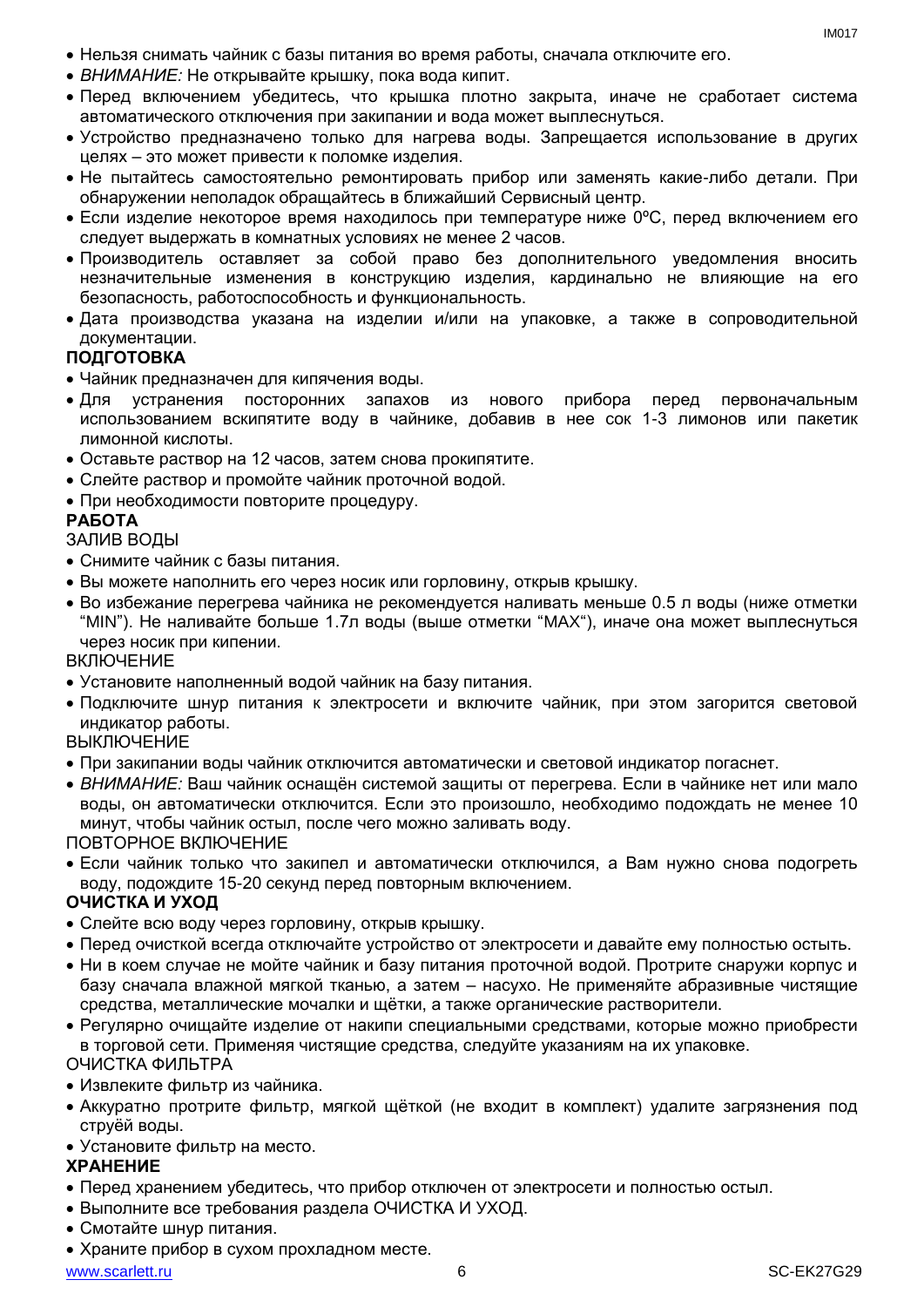

Данный символ на изделии, упаковке и/или сопроводительной документации означает, что использованные электрические и электронные изделия и батарейки не должны выбрасываться вместе с обычными бытовыми отходами. Их следует сдавать в специализированные пункты приема.

Для получения дополнительной информации о существующих системах сбора отходов обратитесь к местным органам власти.

Правильная утилизация поможет сберечь ценные ресурсы и предотвратить возможное негативное влияние на здоровье людей и состояние окружающей среды, которое может возникнуть в результате неправильного обращения с отходами.

# **UA ІНСТРУКЦІЯ З ЕКСПЛУАТАЦІЇ**

- Шановний покупець! Ми вдячні Вам за придбання продукції торговельної марки SCARLETT та довіру до нашої компанії. SCARLETT гарантує високу якість та надійну роботу своєї продукції за умови дотримання технічних вимог, вказаних в посібнику з експлуатації.
- Термін служби виробу торгової марки SCARLETT у разі експлуатації продукції в межах побутових потреб та дотримання правил користування, наведених в посібнику з експлуатації, складає 2 (два) роки з дня передачі виробу користувачеві. Виробник звертає увагу користувачів, що у разі дотримання цих умов, термін служби виробу може значно перевищити вказаний виробником строк.

#### **МІРИ БЕЗПЕКИ**

- Уважно прочитайте дану інструкцію перед експлуатацією приладу, щоб запобігти поломок при використанні.
- Перш ніж увімкнути прилад, перевірте, чи відповідають технічні характеристики, вказані на виробі, параметрам електромережі.
- Невiрне використання може призвести до поломки виробу, завдати матеріального урону та шкоди здоров'ю користувача.
- Використовувати тільки у побуті. Прилад не призначений для виробничого використання.
- Якщо прилад не використовується, завжди відключайте його з мережі.
- Не дозволяйте, щоб вода попадала на базу живлення.
- Не занурюйте прилад та шнур живлення у воду чи інші рідини. Якщо це відбулося, негайно відключите прилад з мережі та, перед тим, як користуватися їм далі, перевірте працездатність та безпеку приладу у кваліфікованих фахівців.
- У разі пошкодження кабелю живлення, його заміну, з метою запобігання небезпеці, повинен виконувати виробник або уповноважений їм сервісний центр, або аналогічний кваліфікований персонал.
- Стежте за тим, щоб шнур живлення не торкався гострих крайок чи гарячих поверхонь.
- Пiд час відключення приладу з мережі тримайтеся рукою за вилку, не тягніть за шнур.
- Пристрій має стійко стояти на сухій рiвній поверхні. Не ставте прилад на гарячі поверхні, а також поблизу джерел тепла (наприклад, електричних плит), занавісок й під навісними полками.
- Ніколи не залишайте ввімкнений прилад без нагляду.
- Прилад не призначений для використання особами (включаючи дітей) зі зниженими фізичними, чуттєвими або розумовими здібностями або у разі відсутності у них опиту або знань, якщо вони не знаходяться під контролем або не проінструктовані про використання приладу особою, що відповідає за їх безпеку.
- Діти повинні знаходитись під контролем, задля недопущення ігор з приладом.
- Використовуйте прилад тільки з базою живлення з комплекту. Заборонено використовувати його для iнших мет.
- Не можна знімати чайник з бази живлення під час роботи, спочатку вимкніть його.
- УВАГА: Не відкривайте кришку, поки вода закипить.
- Перед вмиканням переконайтеся, що кришка щільно зачинена, інакше не спрацюе система автоматичного вимикання пiд час закипання та вода може виплюхнутися.
- Прилад призначений тільки для нагріву води. Заборонено використовувати його з іншою метою це може призвести до псування приладу.
- Не намагайтеся самостійно ремонтувати прилад або замінювати які-небудь деталі. При виявленні неполадок звертайтеся в найближчий Сервісний центр.
- Якщо виріб деякий час знаходився при температурі нижче 0ºC, перед увімкненням його слід витримати у кімнаті не менше 2 годин.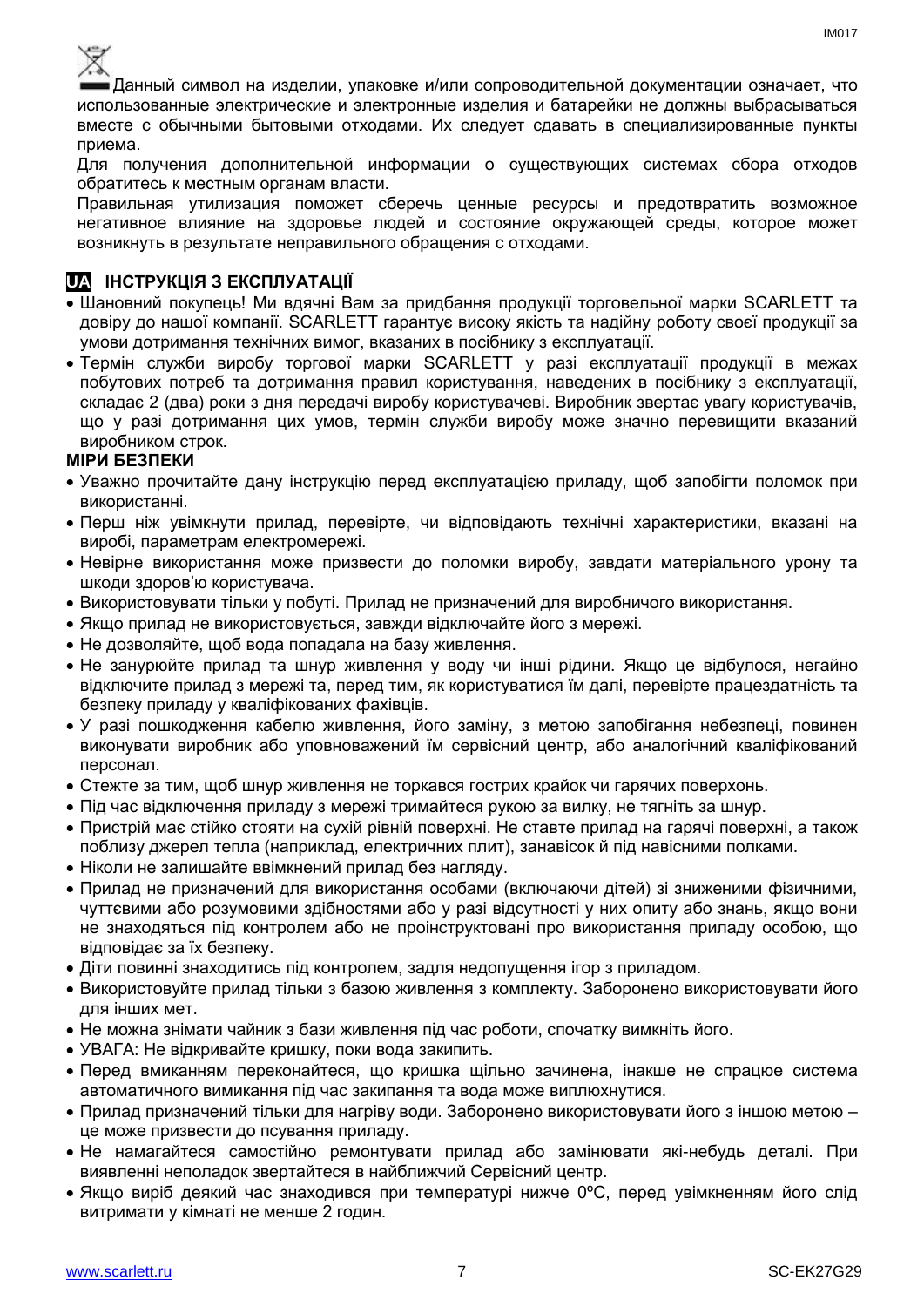- Виробник залишає за собою право без додаткового повідомлення вносити незначні зміни до конструкції виробу, що кардинально не впливають на його безпеку, працездатність та функціональність.
- Обладнання відповідає вимогам Технічного регламенту обмеження використання деяких небезпечних речовин в електричному та електронному обладнанні.
- Дата виробництва вказана на виробі та/або на упаковці, а також у супровідній документації.

# **ПІДГОТОВКА**

- Задля усунення сторонніх запахів з нового приладу перед початковим використанням закип'ятіть воду в чайнику, додавши в неї сік 1-3 лимонів або пакетик лимонної кислоти.
- Залиште розчин на 12 годин, потім знову прокип'ятіть.
- Злийте розчин і промийте чайник проточною водою.
- За необхідності повторіть процедуру.

### **ЕКСПЛУАТАЦІЯ**

### ЗАЛИВАННЯ ВОДИ

- Зніміть чайник з бази живлення.
- Можна наповняти його через носик чи горловину, відкривши кришку.
- Щоб запобігти перегріву чайника, не слiд наливати менше ніж 0.5 л води (нижче мітки "MIN"). Не наливайте більше ніж 1.7 л води (вище мітки "MAX"), інакше вона може виплюхнутися через носик пiд час кипіння.

ВМИКАННЯ

- Установіть наповнений водою чайник на базу живлення.
- Підключите шнур живлення до мережі та ввімкнить чайник, при цьому засвітиться світловий індикатор роботи.

ВИМИКАННЯ

- Після закипання води чайник вимкнеться автоматично та світловий індикатор згасне.
- *УВАГА:* Ваш чайник обладнаний системою захисту вид перегріву. Якщо у чайнику немає чи мало води, він автоматично вимкнеться. Якщо це відбулося, необхідно почекати не менше ніж 10 хвилин, щоб чайник охолонув, після чого можна заливати воду.

ПОВТОРНЕ ВМИКАННЯ

 Якщо чайник тільки-но закипів та автоматично вимкнувся, а Вам потрібно знову підігріти воду, почекайте 15-20 секунд перед повторним вмиканням.

# **ОЧИЩЕННЯ ТА ДОГЛЯД**

- Злийте всю воду через горловину, відкривши кришку.
- Ні в якому разі не мийте чайник та базу живлення під струмом води. Протріть зовні корпус та базу спочатку вологою м'якою тканиною, а потім – насухо. Не вживайте абразивних чистячих засобів, металевих мочалок та щіток, а також органічних розчинників.
- Регулярно очищайте прилад від накипу спеціальними засобами, що можна придбати у торговельній сітці. Вживаючи чистячі засоби, дотримуйтеся инструкції на їх упаковці. ОЧИЩЕННЯ ФІЛЬТРА
- Вийміть фільтр з чайника.
- Акуратно протріть фільтр, та мя'кою щіткою (не входить до комплекту) видалите забрудження під струмом води.
- Установіть фільтр на місце.

# **ЗБЕРЕЖЕННЯ**

- Перед зберіганням переконайтеся, що прилад відключений від електромережі і повністю охолов.
- Виконайте усі вимоги розділу ОЧИЩЕННЯ ТА ДОГЛЯД.
- Змотайте шнур живлення.
- Зберігайте прилад у сухому прохолодному місці.



Цей символ на виробі, упаковці та/або в супровідній документації означає, що електричні та електронні вироби, а також батарейки, що були використані, не повинні викидатися разом із звичайними побутовими відходами. Їх потрібно здавати до спеціалізованих пунктів прийому.

Для отримання додаткової інформації щодо існуючих систем збору відходів зверніться до місцевих органів влади.

Належна утилізація допоможе зберегти цінні ресурси та запобігти можливому негативному впливу на здоров'я людей і стан навколишнього середовища, який може виникнути в результаті неправильного поводження з відходами.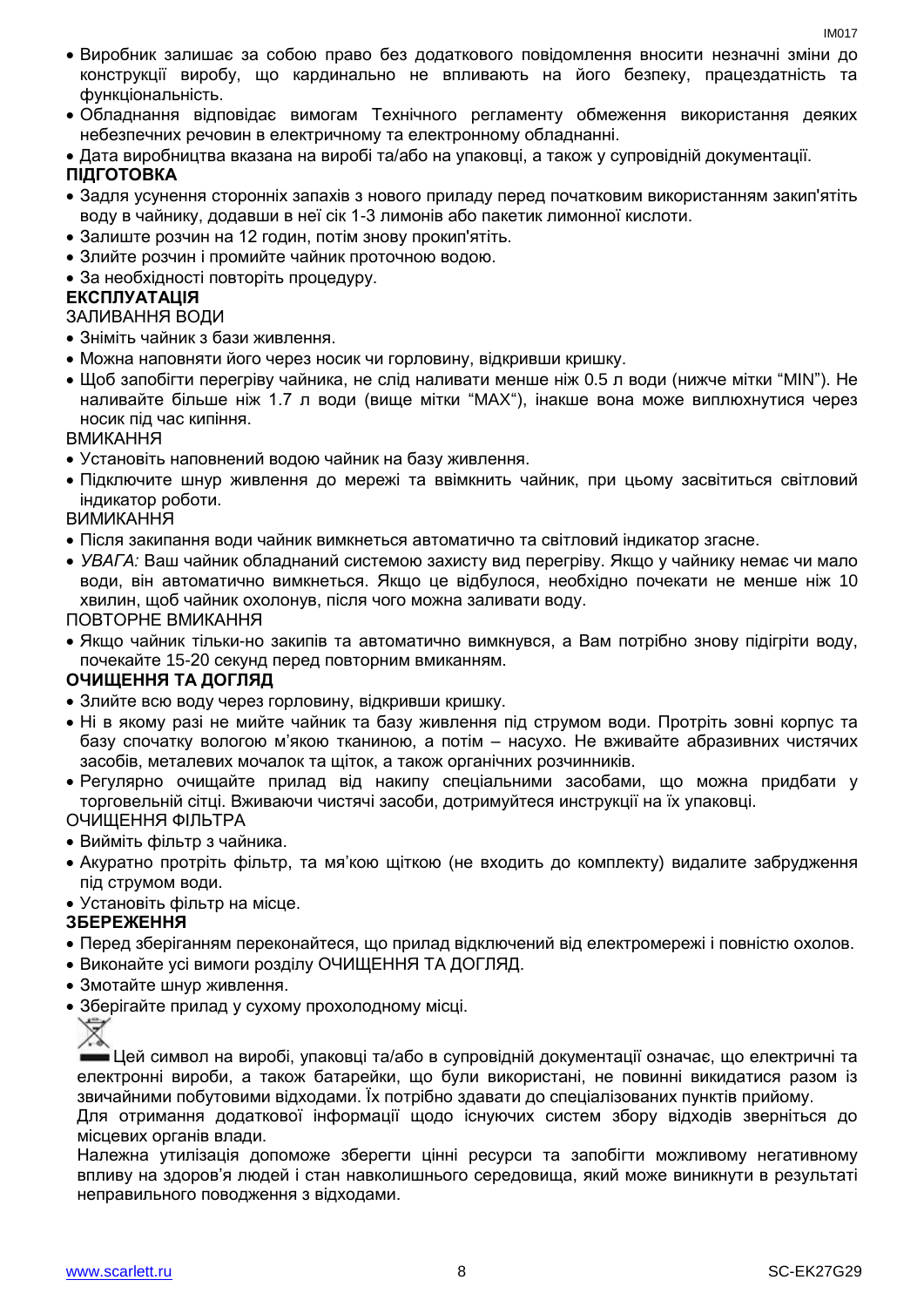# **KZ ПАЙДАЛАНУ ЖӨНІНДЕГІ НҰСҚАУЛЫҚ**

- Құрметті сатып алушы! SCARLETT сауда таңбасының өнімін сатып алғаныңыз үшін және біздің компанияға сенім артқаныңыз үшін Сізге алғыс айтамыз. Іске пайдалану нұсқаулығында суреттелген техникалық талаптар орындалған жағдайда, SCARLETT компаниясы өзінің өнімдерінің жоғары сапасы мен сенімді жұмысына кепілдік береді.
- SCARLETT сауда таңбасының бұйымын тұрмыстық мұқтаждар шеңберінде пайдаланған және іске пайдалану нұсқаулығында келтірілген пайдалану ережелерін ұстанған кезде, бұйымның қызмет мерзімі бұйым тұтынушыға табыс етілген күннен бастап 2 (екі) жылды құрайды. Аталған шарттар орындалған жағдайда, бұйымның қызмет мерзімі өндіруші көрсеткен мерзімнен айтарлықтай асуы мүмкін екеніне өндіруші тұтынушылардың назарын аударады.

# **ҚАУІПСІЗДІК ШАРАЛАРЫ**

- Пайдалану кезінде бұзылмауы үшін құралды қолданудың алдында осы нұсқауды ықыласпен оқып шығыңыз.
- Алғаш рет іске қосар алдында бұйымда көрсетілген техникалық сипаттамалардың электр желісінің параметрлеріне сәйкес келетін-келмейтінін тексеріңіз.
- Дұрыссыз қолдау бұйымның бұзылуына әкеліп соғуы, заттай зиян іп келтіріп және пайдаланушының денсаулығына зиян тигізуі мүмкін.
- Тек қана тұрмыстарды мақсаттарда қолданылдады. Құрал өнеркәсіптік қолдануға арналмаған.
- Егер құрылғы қолданылмаса, оны электр жүйесінен әрқашан сөндіріп тастаңыз.
- Қоректену негізіне су тигіздірмеңіз.
- Құралды не бауды суға немесе басқа сұйықтықтарға батырмаңыз. Егер бұл жағдай болса, құрылғыны электр жүйесінен дереу сөндіріп тастаңыз және оны әрі қарай пайдаланбастан бұрын, жұмысқа қабілеттілігі мен құралдың қауіпсіздігін білікті мамандарға тексертіңіз.
- Балалар құрылғымен ойнамауы үшін оларды үнемі қадағалап отыру керек.
- Қоректену бауының өткір жиектер және ыстық үстілерге тимеуін қадағалаңыз.
- Құрылғы құрғақ тегіс бетте тұрақты тұруы тиіс. Құралды ыстығы бар бетке, сондай-ақ, ыстық шығару көздеріне (мысалға электрлі плиталар), перделерге жақын және ілінбелі сөрелердің астына қоймаңыз.
- Құралды қоректену жүйесінен сөндіргенде шаңышқыны ұстаңыз, ал қоректену бауынан тартпаңыз.
- Қосылған құралды ешуақытта қараусыз қалдырмаңыз.
- Дене, жүйке не болмаса ақыл-ой кемістігі бар, немесе осы құрылғыны қауіпсіз пайдалану үшін тәжірибесі мен білімі жеткіліксіз адамдардың (соның ішінде балалардың) қауіпсіздігі үшін жауап беретін адам қадағаламаса немесе құрылғыны пайдалану бойынша нұсқау бермесе, олардың бұл құрылғыны қолдануына болмайды.
- Ересек адамдрадың бақылауынсыз балаларға пайдалануға рұқсат етпеңіз.
- Бұйымды тек қана жинақтағы қоректену базасымен ғана қолданыңыз. Оны басқа мақсаттарға қолдануға тиым салынады.
- Шәйнекті жұмыс уақытына қоректену негізінен түсіруге болмайды, алдымен оны сөндіріп тастаңыз.
- ЕСКЕРТУ: Су қайнаған дейін қақпағын ашпаңыз.
- Қосудың алдында қақпақтың тығыз жабылғанына көз жеткізіңіз, өйтпейінше қайнаған кезде автоматты сөндіру жүйесі істемейді де су шайқалып төгілуі мүмкін.
- Құрылғы тек қана суды қыздыруға арналған. Басқа мақсаттарға қолдану тиым салынады бұл бұйымның бұзылуына әкеліп соғуы мүмкін.
- Құрылғыны өз бетіңізше жөндеуге талпынбаңыз. Олқылықтар пайда болса жақын арадағы сервис орталығына апарыңыз.
- Егер бұйым біршама уақыт 0ºC-тан төмен температурада тұрса, іске қосар алдында оны кем дегенде 2 сағат бөлме температурасында ұстау керек.
- Өндіруші бұйымның қауіпсіздігіне, жұмыс өнімділігі мен жұмыс мүмкіндіктеріне түбегейлі әсер етпейтін болмашы өзгерістерді оның құрылмасына қосымша ескертпестен енгізу құқығын өзінде қалдырады.

Өндірілген күні өнімде және/немесе қорапта, сондай-ақ қосымша құжаттарда көрсетілген.

#### **ДАЙЫНДАУ**

- Жаңа аспаптағы бөгде иістерден құтылу үшін алғашқы рет қолданар алдында 1-3 лимонның шырынын немесе лимон қышқылының қалташасын құйып шәйнекте суды қайнатыңыз.
- Ерітіндіні 12 сағатқа қалдырыңыз, содан кейін тағы да қайнатыңыз.
- Ерітіндіні төгіп, шәйнекті ағын сумен жуыңыз.
- Қажет болған жағдайда рәсімді қайталаңыз.

IM<sub>017</sub>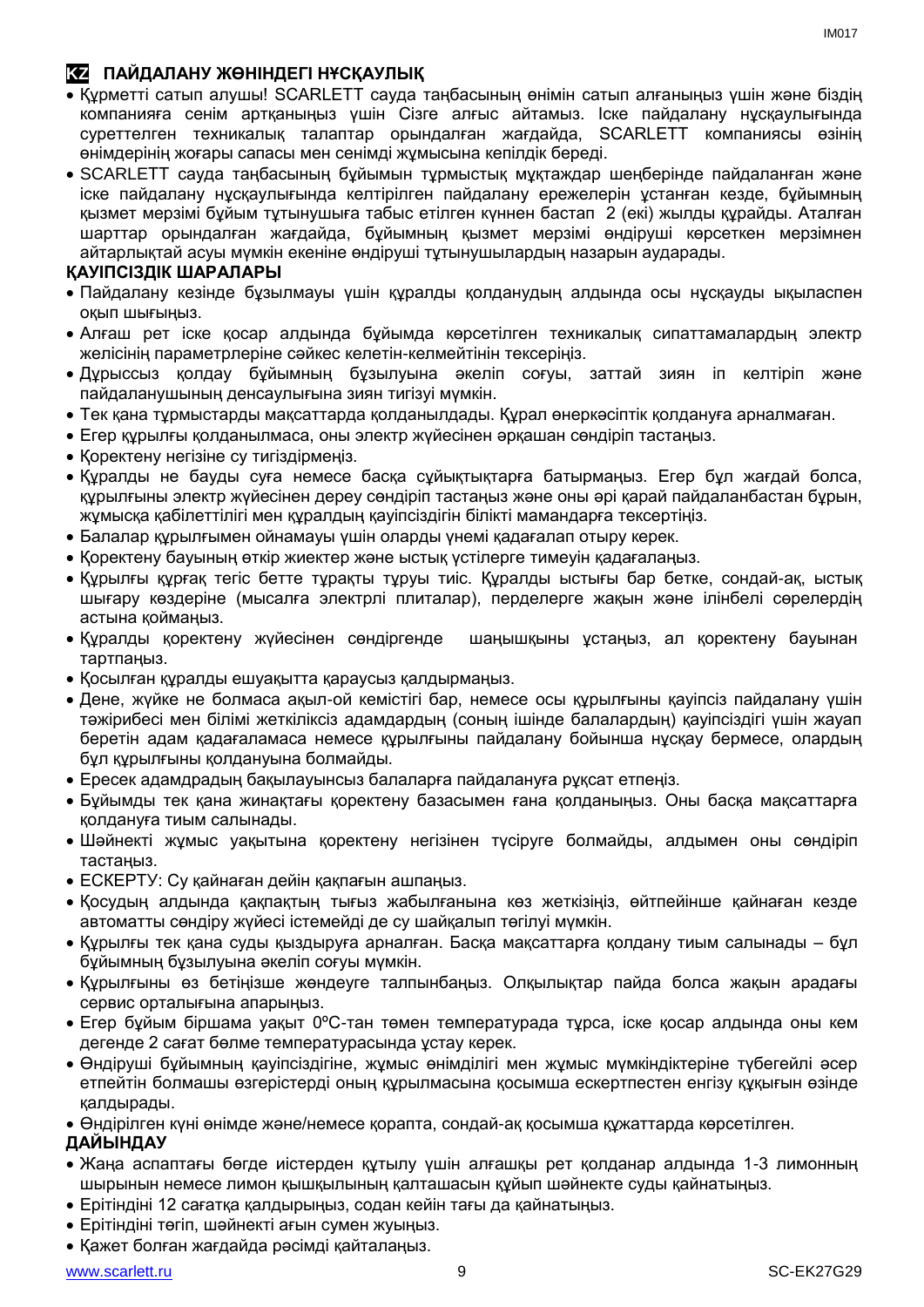# **ЖҰМЫС**

СУДЫ ҚҰЮ

- Шәйнекті қоректену тұғырынан түсіріңіз.
- Сіз оны тұмсықша арқылы не қақпақты ашып, қылтаннан толтыра алаcыз.
- Шәйнектің қызып кетпеуі үшін 0.5 литрден ("MIN" белгіден төмен) аз су құюға ұсынылмайды. 1.7 литрден ("MAX" белгіден жоғары) көп су құймаңыз, әйтпесе ол тұмсықша арқылы қайнаған кезде тасып кетуі мүмкін.

ҚОСУ

- Су толтырылған шәйнекті қоректену тұғырына орнатыңыз.
- Қоректену бауын электр жүйесіне тұйықтаңыз да шәйнекті қосыңыз, осымен жұмыстың жарықты индикаторы жанады.

АЖЫРАТУ

- Су қайнағанда шәйнек автоматты өшеді және жарықты индикатор сөніп қалады.
- *НАЗАР:* Сіздің шәйнегіңіз қызып кетуден қорғаныш жүйесімен жабдықталған. Егер шәйнекте су жоқ не аз болса, ол автоматты түрде сөніп қалады. Егер бұл болса, шәйнектің суынуы үшін 10 минуттан кем емес күтке қажет, содан кейін су құюға болады.

ҚАЙТА ҚОСУ

 Егер шәйнек жаңа ғана қайнап және автоматты сөнсе, ал сізге суды қайтадан жылыту қажет болса, қайта қосудың алдында 15-20 секунд кідіріңіз.

# **ТАЗАЛАУ ЖӘНЕ КҮТІМ**

- Қақпағын ашып ұңғысы арқылы барлық суды төгіңіз.
- Ешқандай жағдайда да шәйнекті және қоректену негізін ағын сумен жумаңыз. Тұлға мен негіздің сыртын алдымен жұмсақ дымқыл матамен сүртіңіз, ал содан соң – құрғатып. Қайрақты тазалағыш заттар, металл жөкелер және щөткелерді, сонымен қатар органикалық еріткіштерді қолданбаңыз.
- Бұйымды сауда орнында ие болуға мүмкін арнайы құралдармен қаспақтан ұдайы тазалап тұрыңыз. Тазартушы құралдарды қолдану барысында, олардың орамасындағы нұсқауларға сүйеніңіздер.

### СҮЗГІНІ ТАЗАЛАУ

- Сүзгіні шәйнектен алыңыз.
- Сүзгі мұқият сүртіңіз, жұмсақ щөткемен (жинаққа кірмейді) су ағысының астына ластанулардан арылтыңыз.
- Сүзгіні орнына орнатыңыз.

# **САҚТАУ**

- Cақтау алдында, құралды желіден ажыратылғанына және толық суық екеніне көз жеткізіңіз.
- ТАЗАЛАУ және КҮТУ бөлімінің талаптарын орындаңыз.
- Қоректену бауын ораңыз.
- Құралды құрғақ салқын орында сақтаңыз.



Өнімдегі, қораптағы және/немесе қосымша құжаттағы осындай белгі қолданылған электрлік және электрондық бұйымдар мен батарейкалар кәдімгі тұрмыстық қалдықтармен бірге шығарылмауы керек дегенді білдіреді. Оларды арнайы қабылдау бөлімшелеріне өткізу қажет.

Қалдықтарды жинау жүйелері туралы қосымша мәліметтер алу үшін жергілікті басқару органдарына хабарласыңыз.

Қалдықтарды дұрыс кәдеге жарату бағалы ресурстарды сақтауға және қалдықтарды дұрыс шығармау салдарынан адамның денсаулығына және қоршаған ортаға келетін теріс әсерлердің алдын алуға көмектеседі.

### **EST KASUTAMISJUHEND OHUTUSNÕUANDED**

- Enne teekannu kasutuselevõttu tutvuge tähelepanelikult käesoleva juhendiga. Nii väldite võimalikke vigu ja ohte seadme kasutamisel.
- Enne esimest sisselülitamist kontrollige, kas tootele märgitud tehnilised karakteristikud vastavad vooluvõrgu parameetritele.
- Vale kasutamine võib põhjustada seadme riket, materiaalset kahju, ka teekannu kasutaja tervise kahjustamist.
- Antud seade on mõeldud ainult koduseks kasutamiseks, mitte tööstuslikuks kasutamiseks.
- Eemaldage seade vooluvõrgust ajaks, mil seda ei kasutata.
- Teekannu alus ei tohi märjaks saada.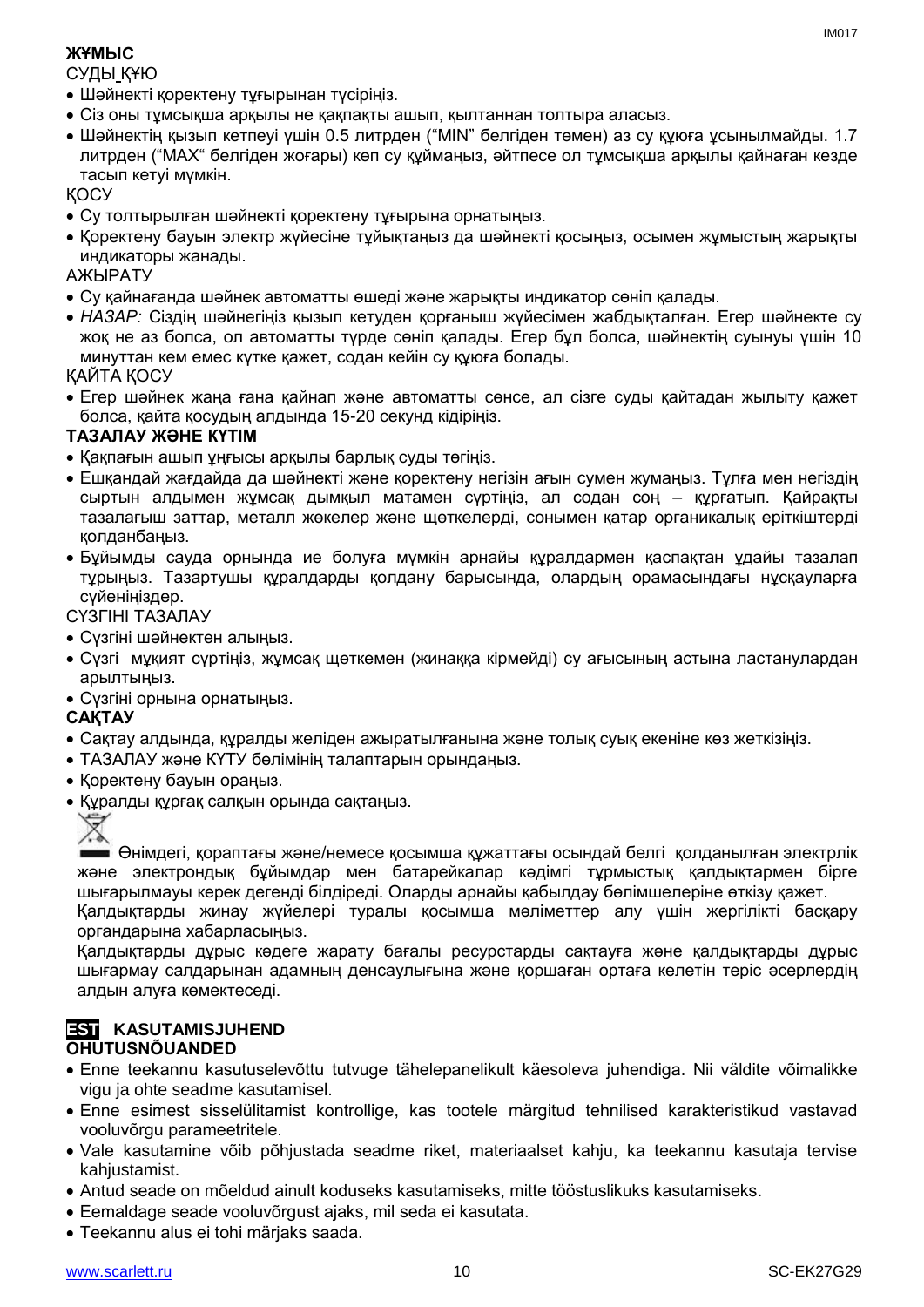- Ärge pange seadet ja juhet vette või teistesse vedelikesse. Kui seade on vette sattunud, eemaldage ta kohe vooluvõrgust ja pöörake Teeninduskeskusesse seadme töökorra ja ohutuse kontrollimiseks.
- Lapsed peavad olema järelevalve all, et nad ei pääseks seadmega mängima.
- Jälgige seda, et juhe ei puutuks vastu teravaid servi ja kuumi pindu.
- Asetage seade kuivale tasasele pinnale. Ärge asetage seadist kuumadele pindadele, soojusallikate (näiteks elektripliitide) ja kardinate lähedale ning rippriiulite alla.
- Ärge eemaldage seadet vooluvõrgust juhtmest tõmmates vaid alati tuleb hoida kinni juhtme otsas olevast pistikust.
- Seade ei ole ette nähtud kasutamiseks alanenud füüsiliste, tunnetuslike ja vaimsete võimetega isikutele (kaasa arvatud lastele) või neile, kellel puuduvad selleks kogemused või teadmised, kui nad ei ole järelevalve all või kui neid ei ole instrueerinud seadme kasutamise suhtes nende ohutuse eest vastutav isik.
- Ärge jätke töötavat seadet järelvalveta.
- Ärge laske lastel seadet kasutada ilma täiskasvanu juuresolekuta.
- Kasutage ainult komplektis olevat alust. Ei tohi kasutada alust muul otstarbel.
- ÄRGE: avage kaant, kuni vesi keeb.
- Enne, kui teekann aluselt ära tõstate, lülitage seade välja.
- Enne seadme sisselülitamist veenduge, et kaas on korralikult suletud, vastasel juhul ei lülitu vee keemisel seade automaatselt välja ja keev vesi võib sellest välja pritsida.
- Seade on mõeldud üksnes vee keetmiseks. Ei tohi kasutada seadet muul otstarbel see võib põhjustada seadme riknemist.
- Ärge püüdke antud seadet iseseisvalt remontida. Vea kõrvaldamiseks pöörduge lähima teeninduskeskuse poole.
- Kui toode on olnud mõnda aega õhutemperatuuril alla 0 ºC, tuleb hoida seda enne sisselülitamist vähemalt 2 tundi toatemperatuuril.
- Tootja jätab endale õiguse teha ilma täiendava teatamiseta toote konstruktsiooni ebaolulisi muudatusi, mis ei mõjuta selle ohutust, töövõimet ega funktsioneerimist.

Tootmiskuupäev on ära toodud tootel ja/või pakendil, aga ka saatedokumentatsioonis.

#### **ENNE ESMAKASUTUST**

- Uuest teekannust kõrvaliste lõhnade eemaldamiseks keetke selles enne esimest kasutamist vett, lisades 1-3 sidruni mahla või pakikese sidrunhapet.
- Jätke lahus 12 tunniks seisma ja keetke siis uuesti läbi.
- Valage lahus välja ja peske teekann jooksva vee all puhtaks.
- Korrake protseduuri, kui see on vajalik.

# **KASUTAMINE**

VEEGA TÄITMINE

- Tõstke teekann aluse pealt.
- Veega saab teekann täita läbi tila või kaane.
- Kannu ülekuumenemise vältimiseks täitke kann veega vähemalt "MIN" märgini 0.5 l. Ärge täitke kunagi üle "MAX" märgi 1.7 l, vastasel juhul võib vesi keemisel tilast pursata.

SISSELÜLITAMINE

- Asetage veega täidetud kann alusele.
- Sisestage voolujuhtme pistik pistikupessa ja lülitage teekann sisse, märgutuli hakkab põlema.

VÄLJALÜLITAMINE

- Vee keemahakkamisel lülitub seade automaatselt välja, märgutuli kustub.
- *TÄHELEPANU:* Teekann on varustatud ülekuumenemisvastase kaitsesüsteemiga. Kui teekannus ei ole või on vähe vett, ta lülitub automaatselt välja. Kui see on juhtunud, tuleb lasta teekannul 10 minuti jooksul maha jahtuda, siis võib kann veega täita.

KORDUV SISSELÜLITUS

 Kui teekann on äsja keenud ja automaatselt väljalülitanud, kuid Teil on vaja vett uuesti keeta, siis oodake 15-20 sekundit enne sisselülitust.

# **PUHASTUS JA HOOLDUS**

- Avage kaas ja valage välja vesi välja.
- Kannu ega alust ei tohi pesta jooksva vee all. Puhastage kannu korpus ja alus algul niiske pehme riidega, siis kuivatage ära. Ärge kasutage abrasiivseid puhastusvahendeid, metallist küürimiskäsna ja harja, samuti ka orgaanilisi lahusteid.
- Puhastage regulaarselt kannu katlakivist spetsiaalsete vahenditega, mis on saadavad kauplustest. Katlakivieemaldusvahendite kasutamisel järgige palun nende tootja kasutusjuhiseid. FILTRI PUHASTAMINE

Tõstke filter teekannust välja.

www.scarlett.ru 11 November 2020 and the set of the set of the set of the set of the set of the set of the set of the set of the set of the set of the set of the set of the set of the set of the set of the set of the set o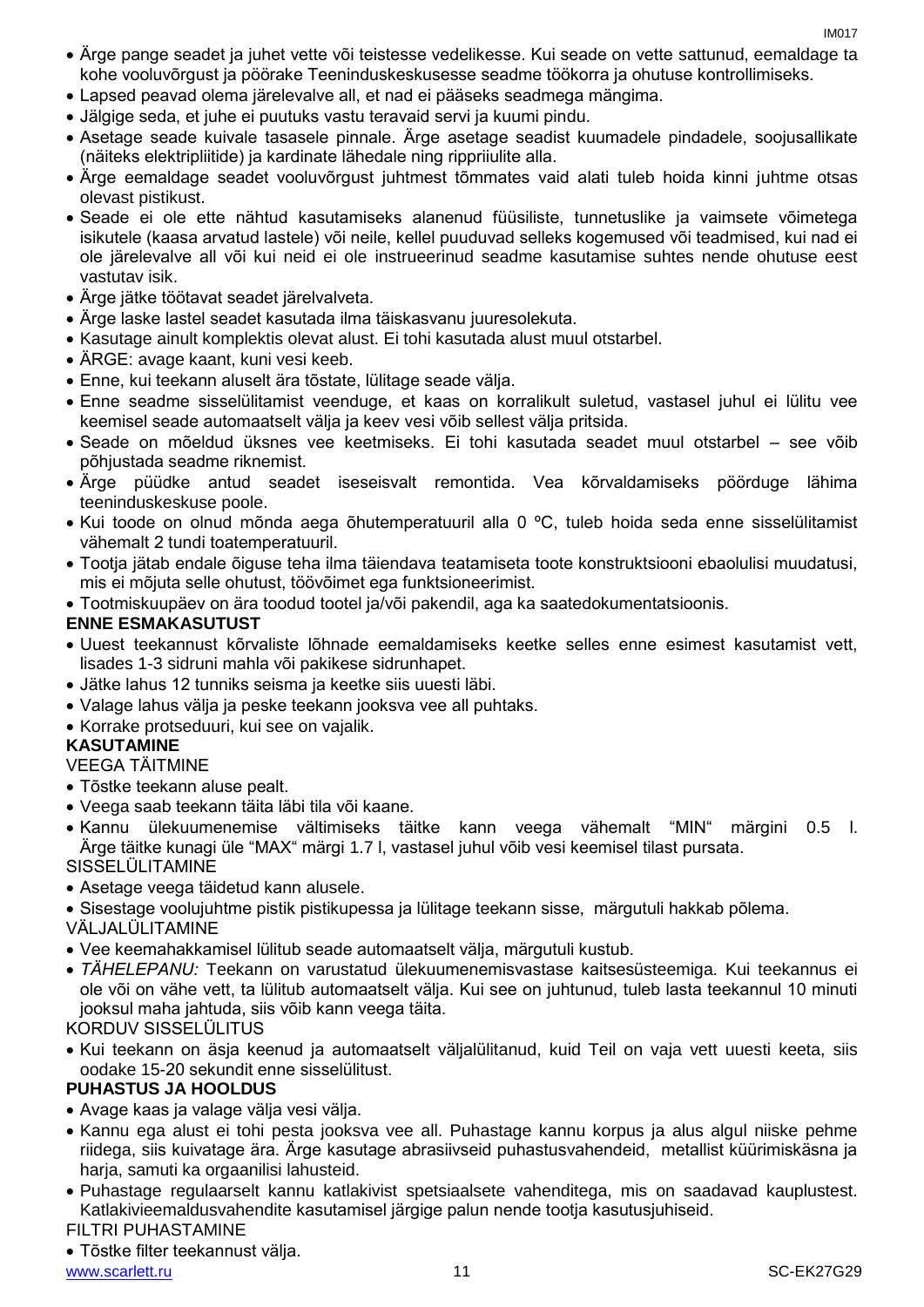- Puhastage filter hoolikalt pehme harjaga (ei ole komplekti lisatud), eemaldage mustus voolava veega.
- Asetage filter oma kohale.

# **HOIDMINE**

- Enne kui jätad, siis veenduge seade on vooluvõrgust lahti ühendatud ja täiesti külm.
- Täitke PUHASTAMISE JA HOOLDUSE nõudmised.
- Kerige elektrijuhe kokku.
- Hoidke seadet kuivas jahedas kohas.

Antud sümbol tootel, pakendil ja/või saatedokumentatsioonis tähendab, et kasutatud elektrilisi ja elektroonilisi tooteid ja patareisid ei tohi ära visata koos tavaliste olmejäätmetega. Need tuleb anda ära spetsialiseeritud vastuvõtupunktidesse.

Täiendava informatsiooni saamiseks olemasolevatest jäätmete kogumise süsteemidest pöörduge kohalike võimuorganite poole.

Õige utiliseerimine aitab hoida kokku hinnalisi ressursse ning ennetada võimalikku negatiivset mõju inimeste tervisele ja ümbritseva keskkonna olukorrale, mis võib tekkida jäätmete ebaõige käitlemise tulemusel.

#### **LV LIETOŠANAS INSTRUKCIJA DROŠĪBAS NOTEIKUMI**

- Pirms ierīces ekspluatācijas uzmanīgi izlasiet doto lietošanas instrukciju, lai izvairītos no bojājumu radīšanas lietošanas laikā.
- Pirms pirmās ieslēgšanas pārbaudiet, vai tehniskie parametri, kas norādīti uz izstrādājuma, atbilst elektrotīkla parametriem
- Nepareiza ierīces lietošana var radīt tās bojājumus, materiālus zaudējumus un lietotāja veselības kaitējumus.
- Izmantot tikai sadzīves vajadzībām. Ierīce nav paredzēta rūpnieciskai izmantošanai.
- Vienmēr atslēdziet ierīci no elektrotīkla, ja Jūs to neizmantojat.
- Nepieļaujiet ūdens nokļūšanu uz barošanas pamatnes.
- Neizvietojiet ierīci vai elektrovadu ūdenī vai kādā citā šķidrumā. Ja tas ir noticis nekavējoties atslēdziet to no elektrotīkla un pirms turpināt ierīces lietošanu, pārbaudiet tās darba spējas un drošību pie kvalificētiem speciālistiem.
- Bērni ir jākontrolē, lai nepieļautu spēlēšanos ar ierīci.
- Sekojiet līdzi, lai elektrovads nepieskartos klāt asām malām un karstām virsmām.
- Ierīcei stabili jāatrodas uz sausas līdzenas virsmas. Nenovietojiet ierīci uz karstām virsmām, kā arī siltuma avotu (piem. elektrisko plītiņu), aizkaru tuvumā un zem piekaramiem plauktiem.
- Lai atslēgtu ierīci no elektrotīkla, velciet aiz kontaktdakšas, nevis aiz vada aiz vada.
- Ierīce nav paredzēta izmantošanai personām (ieskaitot bērnus) ar pazeminātām fiziskām, emocionālām vai intelektuālām spējām vai personām bez dzīves pieredzes vai zināšanām, ja viņas nekontrolē vai neinstruē ierīces lietošanā persona, kas atbild par viņu drošību.
- Nekad neatstājiet ieslēgtu ierīci bez uzraudzības.
- Neatļaujiet bērniem izmantot ierīci bez pieaugušo uzraudzības.
- Izmantojiet ierīci tikai ar barošanas pamatni no komplekta. Aizliegts to izmantot citām vajadzībām.
- JSPĖJIMAS: Negalima atidaryti dangtį, kol vanduo užverda.
- Nedrīkst noņemt tējkannu no barošanas pamatnes tās darbības laikā, sākumā atslēdziet to.
- Pirms ieslēgšanas pārliecinaties, ka vāciņš ir blīvi aiztaisīts, citādi nedarbosies automātiskās bloķēšanas sistēma vārīšanās laikā un ūdens var izšļākties.
- Ierīce paredzēta tikai ūdens uzsildīšanai. Aizliegts izmantot citiem mērķiem, tas var radīt ierīces bojājumus.
- Necentieties patstāvīgi labot ierīci vai nomainīt jebkādas detaļas. Ierīces bojājuma gadījumā dodieties uz tuvāko Servisa centru.
- Ja izstrādājums kādu laiku ir atradies temperatūrā zem 0ºC, pirms ieslēgšanas tas ir jāpatur istabas apstākļos ne mazāk kā 2 stundas.
- Ražotājs patur sev tiesības bez papildu brīdinājuma ieviest izstrādājuma konstrukcijā nelielas izmaiņas, kas būtiski neietekmē tā drošību, darbspēju un funkcionalitāti.
- Ražošanas datums ir norādīts uz izstrādājuma un/vai iepakojuma, kā arī pavaddokumentos.

# **SAGATAVOŠANA**

- Lai atbrīvotos no jaunas ierīces nepiederīgas smakas, pirms pirmreizējās izmantošanas uzvāriet tējkannā ūdeni, pievienojot tam 1-3 citronu sulu vai citronskābes paciņu.
- Atstājiet šķīdumu uz 12 stundām, tad atkal uzvāriet.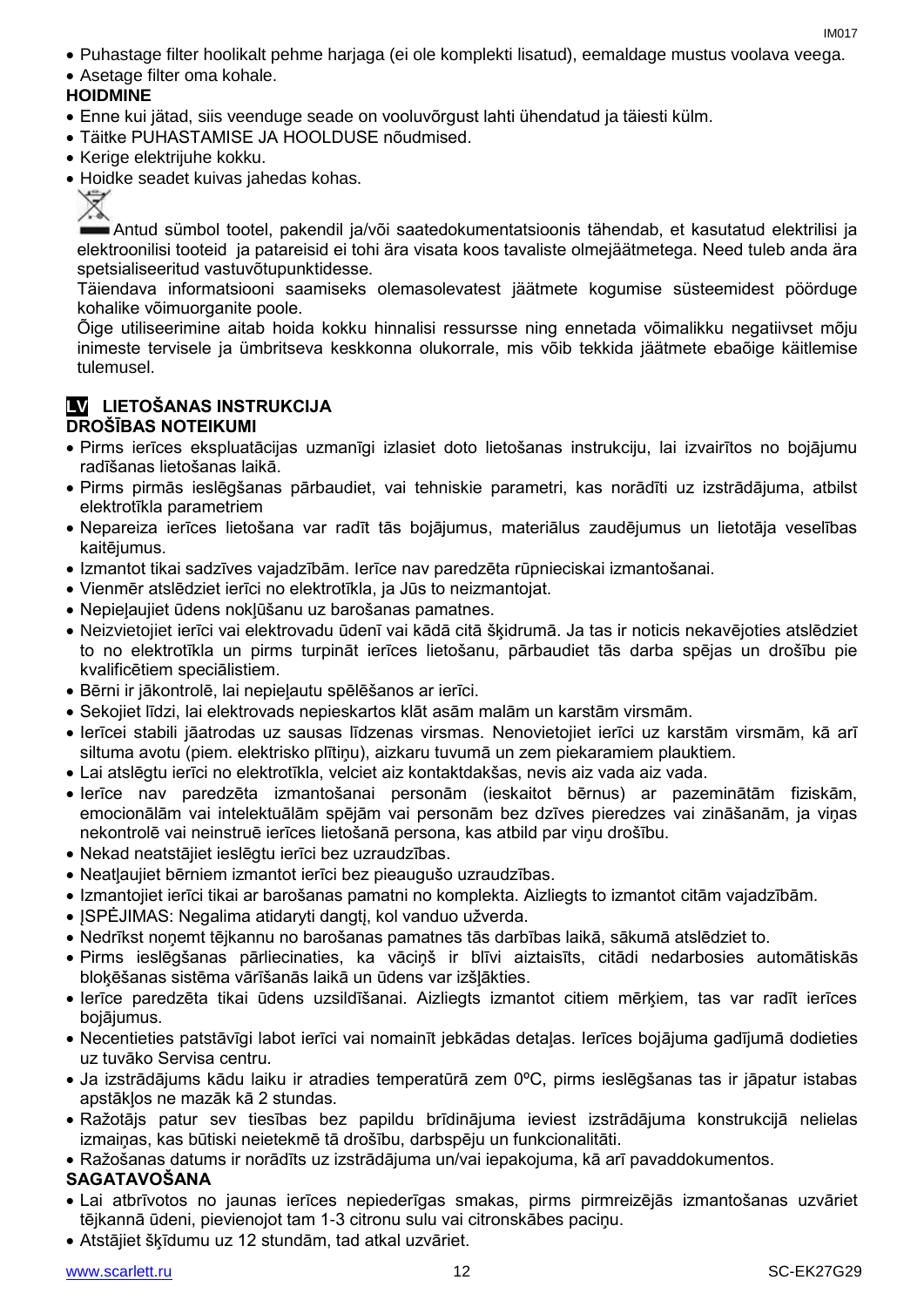- Izlejiet šķīdumu un izmazgājiet tējkannu tekošā ūdenī.
- Nepieciešamības gadījumā atkārtojiet procedūru.

# **DARBĪBA**

ŪDENS IELIEŠANA

- Noņemiet tējkannu no barošanas pamatnes.
- Jūs varat iepildīt ūdeni caur snīpīti vai atvērumu, attaisot vāciņu.
- Lai izvairītos no tējkannas pārkarsēšanas nav ieteicams to uzpildīt mazāk par 0.5 litriem ūdens (zem atzīmes "MIN"). Nelejiet vairāk kā 1.7 l ūdens (augstāk par atzīmi "MAX"), citādi tas var izšļakstīties caur snīpīti vārīšanās laikā.

IESLĒGŠANA

- Uzstādiet ar ūdeni uzpildītu tējkannu uz barošanas pamatnes.
- Pievienojiet elektrovadu pie elektrotīkla un ieslēdziet tējkannu, iedegsies darba gaismas indikators. IZSLĒGŠANA
- Pēc ūdens uzvārīšanās tējkanna automātiski atslēgsies un gaismas indikators izslēgsies.
- *UZMANĪBU:* Jūsu tējkanna ir aprīkota ar pretpārkaršanas aizsardzības sistēmu. Ja tējkannā ir maz vai vispār nav ūdens, tā automātiski atslēgsies. Ja tā ir noticis nepieciešams nogaidīt ne mazāk par 10 minūtēm, lai tējkanna atdzistu, pēc tam var ieliet ūdeni.

ATKĀRTOTA IESLĒGŠANA

 Ja ūdens tējkannā ir tikko uzvārījies un tā automātiski atslēgusies, bet Jums ir nepieciešams no jauna uzvārīt ūdeni, uzgaidiet 15-20 sekundes pirms atkārtotas ieslēgšanas.

# **TĪRĪŠANA UN KOPŠANA**

- Izlejiet visu ūdeni caur kaklu, atverot vāciņu.
- Nekādā gadījumā nemazgājiet tējkannu un barošanas pamatni ar tekošu ūdeni. Sākumā noslaukiet korpusa ārpusi un barošanas pamatni ar mīkstu un mitru drānu, tad noslaukiet ar sausu. Neizmantojiet abrazīvos tīrīšanas līdzekļus, metāliskas švammes un birstes, organiskos šķīdinātājus.
- Regulāri attīriet tējkannu no kaļķakmens ar tam paredzētajiem līdzekļiem, kurus var iegādāties tirdzniecības uzņēmumos. Izmantojot tīrīšanas līdzekļus, sekojiet līdzi norādījumiem uz iepakojuma. FILTRA TĪRĪŠANA
- Izņemiet filtru no tējkannas.
- Uzmanīgi noslaukiet filtru ar mīkstu birstīti (neietilpst komplektā), likvidējiet netīrumus zem spēcīgas ūdens strūklas.
- Uzstādiet filtru atpakaļ.

# **GLABĀŠANA**

- Prieš saugoti, įsitikinkite, kad prietaisas yra išjungtas ir visiškai šalta.
- Izpildiet sadaļas TĪRĪŠANAS UN APKOPE prasības.
- Satiniet barošanas vadu.
- Ierīci glabājiet sausā, vēsā vietā.



Šis simbols uz izstrādājuma, iepakojuma un/vai pavaddokumentiem nozīmē, ka nolietotus elektrovai elektroniskos izstrādājumus un baterijas nedrīkst izmest kopā ar parastajiem sadzīves atkritumiem. Tie ir jānodod specializētajos pieņemšanas punktos.

Lai iegūtu papildu informāciju par esošajām atkritumu savākšanas sistēmām, vērsieties vietējā pašvaldībā.

Pareiza utilizācija palīdzēs saglabāt vērtīgus resursus un novērst iespējamo negatīvo ietekmi uz cilvēku veselību un apkārtējās vides stāvokli, kas var rasties nepareizas rīkošanās ar atkritumiem rezultātā.

#### **LT VARTOTOJO INSTRUKCIJA SAUGUMO PRIEMONĖS**

- Prietaiso gedimams išvengti prieš pirmąjį naudojimą atidžiai perskaitykite šią instrukciją.
- Prieš įjungdami prietaisą pirmą kartą įsitikinkite, ar prietaiso etiketėje nurodytos techninės charakteristikos atitinka tinklo parametrus.
- Neteisingai naudodamiesi gaminiu, Jūs galite jį sugadinti, patirti nuostolių arba pakenkti savo sveikatai.
- Naudoti tik buitiniams tikslams. Prietaisas nėra skirtas pramoniniam naudojimui.
- Nesinaudodami prietaisu, visada išjunkite jį iš elektros tinklo.
- Neleiskite vandeniui patekti ant šildymo pagrindo.
- Nenardinkite prietaiso ir maitinimo laido į vandenį bei kitus skysčius. Įvykus tokiai situacijai, nedelsdami išjunkite jį iš elektros tinklo ir kreipkitės į kvalifikuotus specialistus prietaiso veikimui bei saugumui patikrinti.

IM017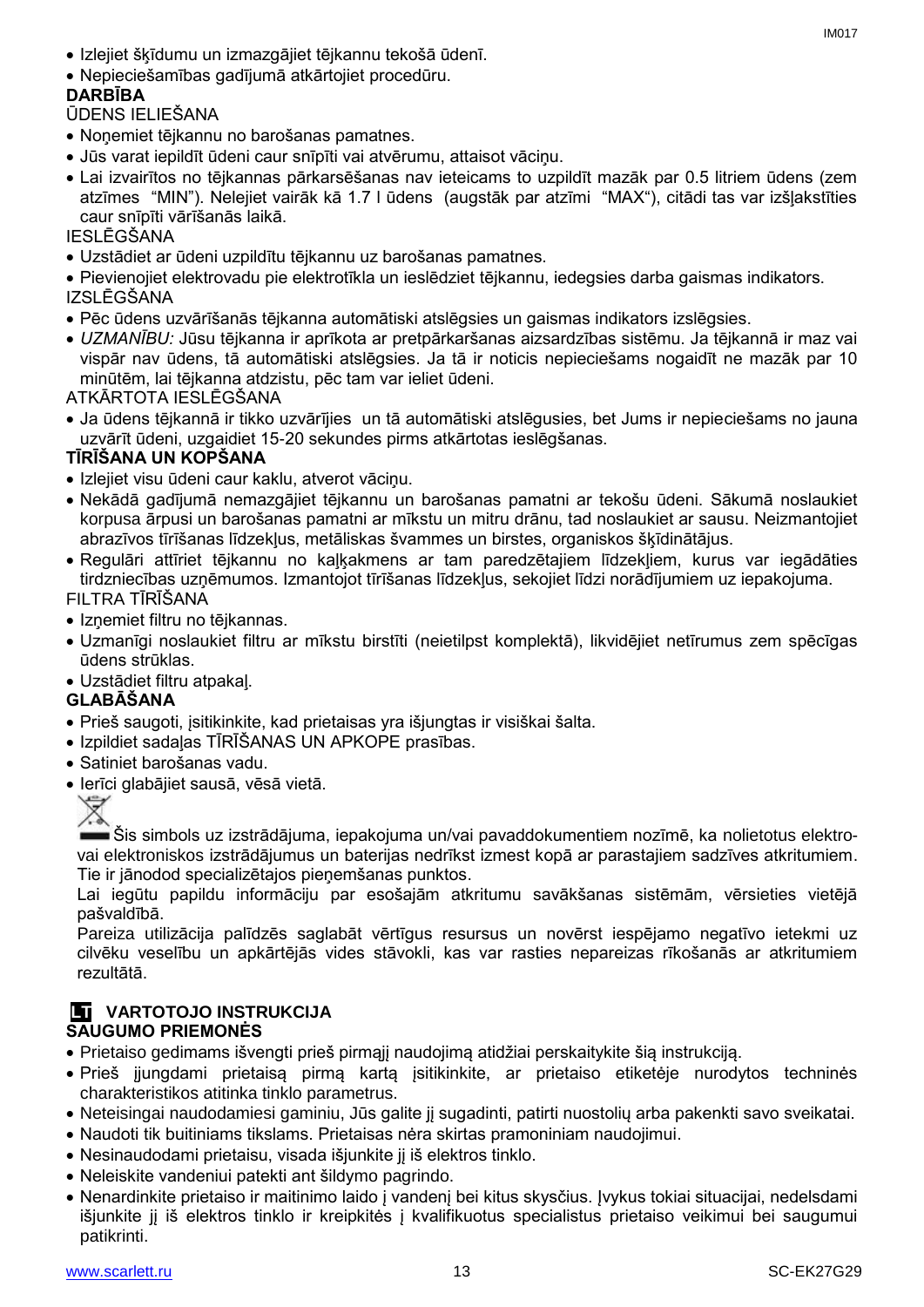- Vaikus būtina kontroliuoti, kad jie nežaistų šiuo prietaisu.
- Pasirūpinkite, kad elektros laidas neliestų aštrių kampų ir karštų paviršių.
- Prietaisas turi tvirtai stovėti ant sauso lygaus paviršiaus. Nestatykite virdulio ant karštų paviršių bei šalia šilumos šaltinių (pvz., elektrinių viryklių), užuolaidų ir po pakabinamosiomis lentynomis.
- Traukdami kištuką iš elektros lizdo, niekada netempkite laido.
- Prietaisas nėra skirtas naudotis žmonėms (įskaitant vaikus), turintiems sumažėjusias fizines, jausmines ar protines galias; arba jie neturi patirties ar žinių, kai asmuo, atsakingas už tokių žmonių saugumą, nekontroliuoja ar neinstruktuoja jų, kaip naudotis šiuo prietaisu.
- Niekada nepalikite įjungto prietaiso be priežiūros.
- Neleiskite vaikams naudotis prietaisu be suaugusiųjų priežiūros.
- Naudokite gaminį tik su komplekte pristatomu šildymo pagrindu. Draudžiama naudoti pagrindą kitiems tikslams.
- UZMANĪBU: Neatveriet vāku, līdz ūdens sāk vārīties.
- Negalima nuimti virdulį nuo šildymo pagrindo jam veikiant, iš pradžių išjunkite jį.
- Prieš įjungdami virdulį įsitikinkite, kad dangtis yra uždarytas, kitaip vandeniui užvirus nesuveiks automatinio išsijungimo sistema, ir vanduo gali išsipilti.
- Prietaisas skirtas tik vandeniui pašildyti. Draudžiama naudoti jį kitiems tikslams tai gali sugadinti prietaisą.
- Nebandykite savarankiškai remontuoti prietaiso arba keisti jo detalių. Atsiradus gedimams kreipkitės į artimiausią Serviso centrą.
- Jeigu gaminys kai kurį laiką buvo laikomas žemesnėje nei 0 ºC temperatūroje, prieš įjungdami prietaisą palaikykite jį kambario temperatūroje ne mažiau kaip 2 valandas.
- Gamintojas pasilieka teisę be atskiro perspėjimo nežymiai keisti įrenginio konstrukciją išsaugant jo saugumą, funkcionalumą bei esmines savybes.
- Gamybos data nurodyta ant gaminio ir (arba) pakuotėje, taip pat lydinčioje dokumentacijoje.

# **PASIRUOŠIMAS DARBUI**

- Norint pašalinti naujai įsigyto prietaiso pašalinius kvapus, prieš užverdant vandenį arbatinuke pirmąjį kartą, įpilkite 1-3 citrinų sulčių arba citrinos rūgšties paketėlį.
- Palikite tirpalą 12 val., vėliau dar kartą užvirinkite vandenį.
- Išpilkite tirpalą ir praplaukite arbatinuką tekančiu vandeniu.
- Jei reikia, procedūrą pakartokite.

#### **VEIKIMAS**

# VANDENS ĮPYLIMAS

- Nuimkite virdulį nuo šildymo pagrindo.
- Virdulį pripildykite vandeniu per snapelį arba per atidarytą dangtį.
- Norėdami išvengti virdulio perkaitimo, nepilkite į jį mažiau kaip 0.5 l vandens (žemiau rodyklės "MIN"). Nepilkite daugiau kaip 1.7 l vandens (aukščiau rodyklės "MAX"), kitaip vanduo gali išsipilti pro snapelį. ĮJUNGIMAS
- Pastatykite virdulį su vandeniu ant šildymo pagrindo.

Įkiškite maitinimo laidą į elektros lizdą ir įjunkite virdulį – užsidegs šviesos indikatorius.

IŠJUNGIMAS

- Virdulys išsijungia automatiškai kai tik užverda vanduo, ir šviesos indikatorius užgesta.
- *DĖMESIO:* Jūsų virdulyje yra įrengta apsaugos nuo perkaitimo sistema. Kai prietaise nėra vandens, arba vandens yra mažai, jis automatiškai išsijungia. Atsitikus tokiai situacijai, palaukite ne mažiau kaip 10 minučių kol virdulys atvės, ir vėl galite pilti vandenį.

PAKARTOTINAS ĮJUNGIMAS

 Tuo atveju, kai virdulys ką tik užvirė ir automatiškai išsijungė, o Jums reikia vėl pašildyti vandenį, palaukite 15-20 sekundžių ir pakartotinai įjunkite prietaisą.

# **VALYMAS IR PRIEŽIŪRA**

- Atidenkite dangtį ir išpilkite visą vandenį pro angą.
- Draudžiama plauti virdulį ir jo šildymo pagrindą vandeniu. Korpusą ir pagrindą iš išorinės pusės nuvalykite drėgnu minkštu audiniu ir sausai nušluostykite. Nenaudokite šveitimo valymo priemonių, metalinių šepečių bei organinių tirpiklių.
- Reguliariai valykite prietaisą nuo kalkių nuosėdų specialiomis priemonėmis, kurias galima įsigyti prekybos tinkluose. Naudodamiesi valymo priemonėmis, vadovaukitės nurodymais ant jų pakuotės.

# FILTRO VALYMAS

- Ištraukite filtra iš virdulio.
- Atsargiai išvalykite filtrą minkštu šepečiu (neįeina į komplektą), ir praskalaukite jį po vandeniu.
- Idėkite filtrą į vietą.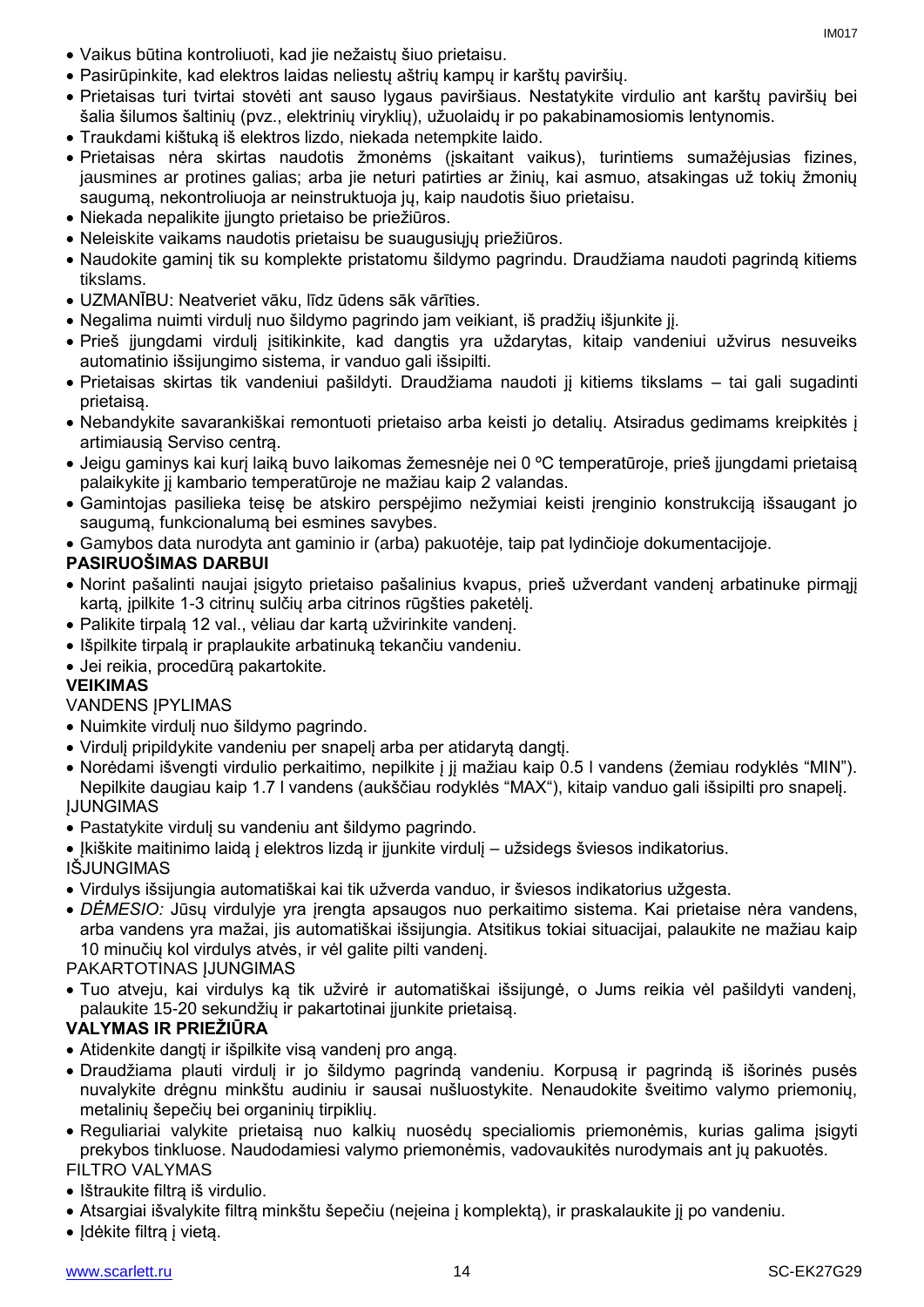### **SAUGOJIMAS**

- Pirms uzglabāšanas, pārliecinieties, ka ierīce ir atvienota un pilnīgi auksts.
- Atilkite visus "VALYMAS IR PRIEŽIŪRA" skyriaus reikalavimus.
- Suvyniokite maitinimo laidą.
- Laikykite prietaisą sausoje vėsioje vietoje.



Šis simbolis ant gaminio, pakuotėje ir (arba) lydinčioje dokumentacijoje reiškia, kad naudojami elektriniai ir elektroniniai gaminiai bei baterijos neturėtų būti išmetami (išmestos) kartu su įprastinėmis buitinėmis atliekomis. Juos (jas) reikėtų atiduoti specializuotiems priėmimo punktams.

Norint gauti papildomos informacijos apie galiojančias atliekų surinkimo sistemas, kreipkitės į vietines valdžios institucijas.

Teisingai utilizuojant atliekas, sutaupysite vertingų išteklių ir apsaugosite žmonių sveikatą ir aplinką nuo neigiamo poveikio, galinčio kilti netinkamai apdorojant atliekas.

# **H HASZNALATI UTASÍTÁS**

# **FONTOS BIZTONSÁGI INTÉZKEDÉSEK**

- A készülék használata előtt, a készülék károsodása elkerülése érdekében figyelmesen olvassa el a Használati utasítást.
- Első használat előtt ellenőrizze, megfelelnek-e a terméken feltüntetett műszaki adatok a villamos hálózat adatainak.
- A helytelen kezelés a készülék károsodásához, anyagi kárhoz, vagy a használó egészségkárosodásához vezethet.
- Csak otthoni használatra, ne használja nagyüzemi célra.
- Használaton kívül mindig áramtalanítsa a készüléket.
- Víz ne kerüljön az áramforrást biztosító elemre!
- Ne merítse a készüléket és a vezetéket vízbe vagy más folyadékba. Hogyha ez megtörtént, azonnal áramtalanítsa a készüléket és, mielőtt újra használná azt, ellenőrizze a készülék munkaképességét és biztonságát szakképzett szerelő segítségével.
- A készülékkel való játszás elkerülése érdekében tartsa a gyermekeket felügyelet alatt.
- Figyeljen arra, hogy a vezeték ne érintkezzen éles, vagy forró felülettel.
- A készülék áramtalanítása közben fogja a csatlakozódugót, ne húzza a vezetéket.
- A készüléket száraz, sima felületre szilárdan kell felállítani. Ne alítsa fel a készüléket forró felületre, valamint hőforrás (villamos tűzhely) függöny közelében és függő polcok alatt.
- Soha ne hagyja felügyelet nélkül a bekapcsolt teafőzőt.
- Ne használják a készüléket fizikai-, érzelmi-, illetve szellemi fogyatékos személyek, vagy tapasztalattal, elegendő tudással nem rendelkező személyek (beleértve a gyerekeket) felügyelet nélkül, vagy ha nem kaptak a készülék használatával kapcsolatos instrukciót a biztonságukért felelős személytől.
- Felnőttek ellenőrzése nélkül ne engedje gyereknek használni a teafőzőt.
- A készüléket csak a készletben található áramellátást biztosító elemmel használja. Az elemet tilos más célból használni.
- A teafőzőt működés közben levenni az elemről tilos, előbb kapcsolja ki azt.
- VIGYÁZAT: Ne nyissa ki a fedelet, amíg a víz forrni kezd.
- Mielőtt bekapcsolná a készüléket, ellenőrizze helyesen van-e lezárva a fedele, mert ha helytelenül akkor nem fog kapcsolni az automatikus kikapcsolás a víz forrása esetén, és a víz kiloccsanhat.
- A készülék csak vízmelegítésre alkalmas. A készüléket károsodás elkerülése végett más célból felhasználni tilos.
- Ne próbálja egyedül javítani a készüléket, cserélni az alkatrészeket. Forduljon a közeli szervizbe.
- Amennyiben a készüléket valamennyi ideig 0 ºC–nál tárolták, bekapcsolása előtt legalább 2 órán belül tartsa szobahőmérsékleten.
- A gyártónak jogában áll értesítés nélkül másodrendű módosításokat végezni a készülék szerkezetében, melyek alapvetően nem befolyásolják a készülék biztonságát, működőképességét, funkcionalitását.
- A gyártási idő a terméken és/vagy a csomagoláson, illetve a kísérő dokumentumokban található.

# **ELŐKÉSZÍTÉS**

- Az új termékből áradó idegen szag eltávolítása érdekében első használat előtt forralja fel a teáskannába a vizet 1-3 citrom leve vagy citromsav hozzáadásával.
- A citromos vizet 12 órán belül hagyja állni a kannában, miután forralja fel újra.
- Öntse ki a citromos vizet és öblítse ki a teáskannát vízsugár alatt.

IM017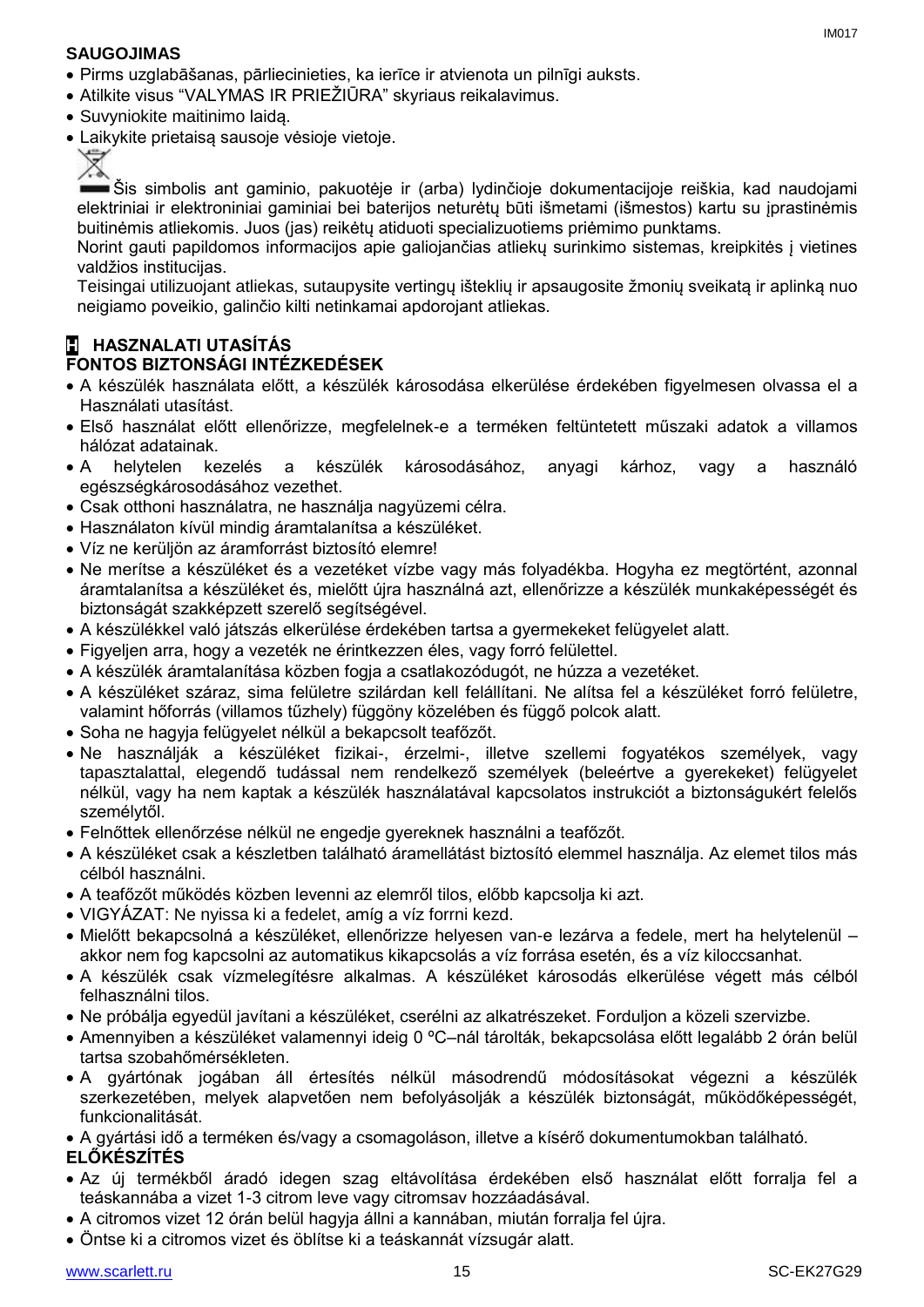# Szükség esetén ismételje meg a műveletet.

# **JAVASLATOK A KEZELÉSHEZ**

# VÍZZEL VALÓ FELTÖLTÉS

- Vegye le a teafőzőt az áramellátásért felelő elemről.
- Feltöltheti a teáskannát a száján, vagy a torkán keresztül.
- A teafőző túlmelegedése elkerülése érdekében nem ajánlatos 0.5 liternél kevesebb vizet tölteni ("MIN" jelző alatt). Ne töltsön a teáskannába több mint 1.7 liternél vizet ("MAX" jelző felett), mert forrás közben a víz kiloccsanhat a teáskanna száján.

BEKAPCSOLÁS

- Helyezze a vízzel megtöltött teafőzőt, az áramforrást biztosító elemre.
- Csatlakoztassa a vezetéket az elektromos hálózathoz, és kapcsolja be a teafőzőt. Bekapcsol a működési jelzőlámpa.

KIKAPCSOLÁS

- Amikor elkezd forrni a víz, a teafőző automatikusan kikapcsol, és elalszik a jelzőlámpa.
- *FIGYELEM:* Az Ön teafőzője túlmelegedés gátló védőrendszerrel van ellátva. Hogyha a teáskannában nincs, vagy kevés víz van, akkor az automatikusan kikapcsol. Ha ez megtörtént, várjon legalább 10 percig, amíg a teafőző lehűl, miután feltöltheti vízzel.

ISMÉTELT BEKAPCSOLÁS

 Hogyha a teafőzőben felforrott a víz, és a készülék automatikusan kikapcsolt, de Önnek ismételten vizet kell melegíteni, akkor az ismételt bekapcsolás előtt várjon 15-20 másodpercig.

# **TISZTITÁS ÉS KARBANTARTÁS**

- Öntse ki a torkán a vizet, kinyitva annak fedelét.
- Semmi esetre sem mossa a teafőzőt és az elemet vízsugár alatt. Törölje meg kívülről a készülékházat és az elemet előbb nyirkos, puha törlőkendővel, aztán – szárazzal. Ne használjon súrolószert, kefét, szerves oldószert.
- Rendszeresen tisztítsa a készüléket a vízkövesedéstől üzletben árusított vízkőellenes szerekkel. Használja a tisztítószert a csomagoláson előírt utasításoknak megfelelően.
- A SZŰRŐ TISZTITÁSA
- Vegye ki a teafőzőből a szűrőt.
- Óvatosan törölje meg a szűrőt, puha kefével (nem tartozik a készlethez) vízsugár alatt távolítsa el a piszkot.
- Helyezze vissza a szűrőt.

# **TÁROLÁS**

- Tárolás előtt győződjön meg róla, hogy a készülék ki van húzva, és teljesen hidegen.
- Kövesse a TISZTÍTÁS ÉS KARBANTARTÁS rész lépéseit.
- Tekerje fel a vezetéket.
- Száraz, hűvös helyen tárolja.



Ez a jel a terméken, csomagoláson és/vagy kísérő dokumentumokon azt jelenti, hogy ezeket a használt villamos és elektronikus termékeket és elemeket tilos az általános háztartási hulladékkal kidobni. E tárgyakat speciális befogadó pontokban kell leadni.

A hulladékbefogadó rendszerrel kapcsolatos kiegészítő információért forduljon a helyi illetékes hatósághoz.

A megfelelő hulladékkezelés segít megőrizni az értékes erőforrásokat és megelőzheti az olyan esetleges negatív hatásokat az emberi egészségre és a környezetre, amelyek a nem megfelelő hulladékkezelés következtében felmerülhetnek fel.

### **RO INSTRUCȚIUNI DE UTILIZARE MĂSURILE DE SIGURANȚĂ**

- Citiți cu atenție aceste instrucțiuni înainte de a utiliza aparatul pentru a evita defecțiunile în timpul utilizării.
- Înainte de prima conectare, verificați dacă caracteristicile tehnice indicate pe produs corespund parametrilor rețelei electrice.
- Manipularea necorespunzătoare poate duce la deteriorarea produsului, pagube materiale și poate cauza daune sănătății utilizatorului.
- A se utiliza doar în scopuri de utilizare casnică. Aparatul nu este destinat pentru uz comercial.
- Dacă aparatul nu se utilizează, deconectați-l de fiecare dată de la rețeaua electrică.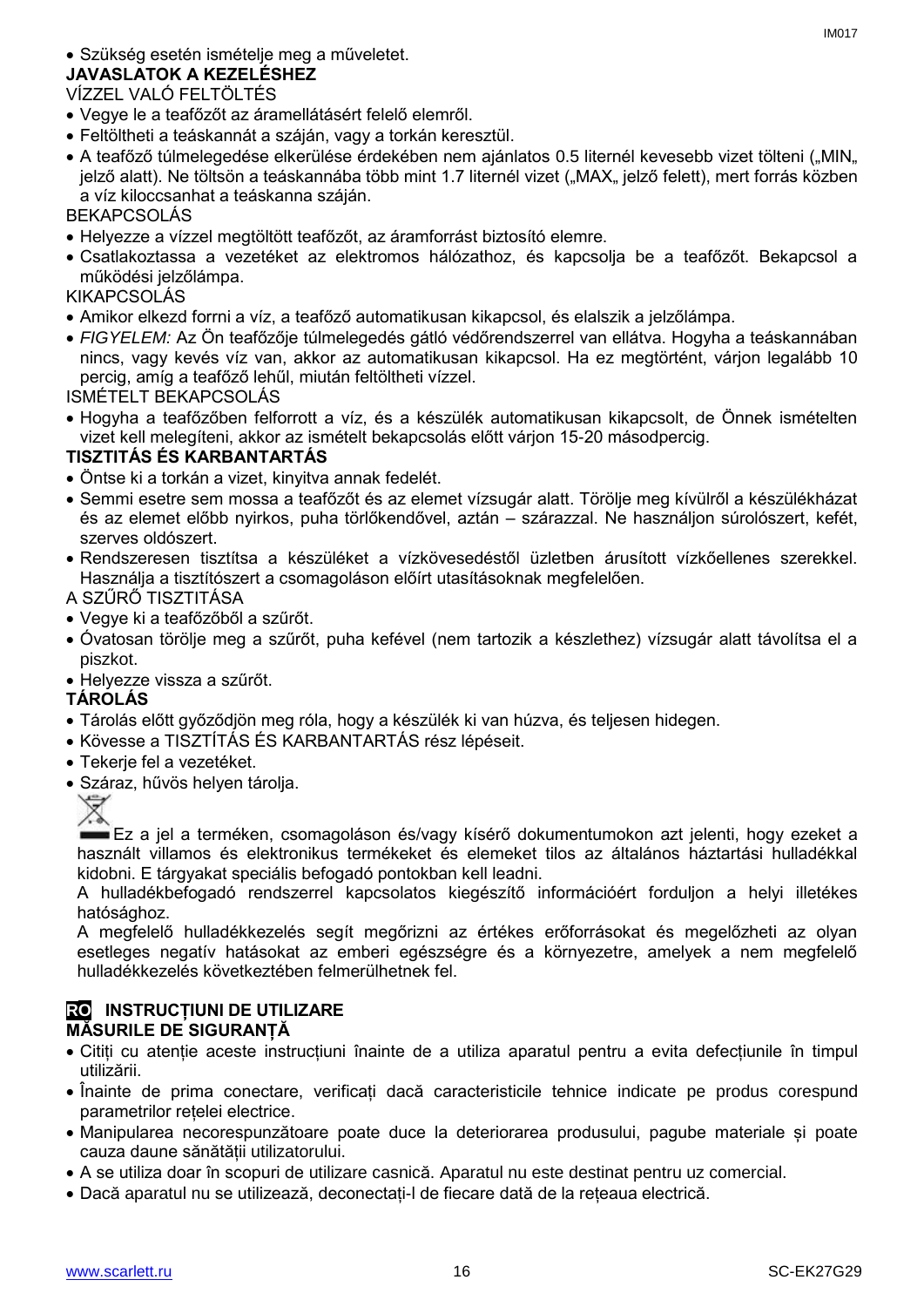- Nu introduceți aparatul și cablul de alimentare în apă sau alte lichide. Însă dacă acest lucru s-a întâmplat, deconectați imediat aparatul de la sursa de alimentare și înainte de a-l utiliza în continuare, verificați capacitatea de funcționare și siguranța aparatului la specialiști calificați.
- Dacă cablul de alimentare este deteriorat, pentru a evita pericolele, înlocuirea acestuia trebuie să fie realizată de către producător sau de către un centru de deservire autorizat, sau de către personalul calificat corespunzător.
- Aveți grijă ca cablul de alimentare să nu se atingă de margini ascuțite și suprafețe fierbinți.
- La deconectarea aparatului de la sursa de energie electrică, trageți de ștecher și nu apucați de cablu.
- Nu permiteți pătrunderea apei pe baza de alimentare.
- Aparatul trebuie să fie poziționat în mod stabil pe o suprafață uscată și plană. Nu așezați aparatul pe o suprafață fierbinte sau în apropierea surselor de căldură (de exemplu, plite electrice de gătit), perdelelor și rafturilor suspendate.
- Aveți grijă ca cablul de alimentare să nu fie atins de margini ascuțite și suprafețe fierbinți.
- Se interzice utilizarea aparatului de către persoanele (inclusiv copiii) cu capacități fizice, senzoriale sau mentale reduse, sau care nu posedă experiență sau cunoștințe, cu excepția cazului în care acestea sunt supravegheate sau instruite în utilizarea aparatului de către o persoană responsabilă pentru securitatea lor.
- Utilizați produsul doar cu baza de alimentare inclusă în set. Se interzice utilizarea acesteia în alte scopuri.
- Nu se permite înlăturarea fierbătorului de pe baza de alimentare în timpul funcționării, mai întâi deconectați-l.
- Înainte de a conecta fierbătorul, asigurați-vă că capacul este bine închis, în caz contrar sistemul de deconectare automată la atingerea punctului de fierbere a apei nu va funcționa, iar apa se poate vărsa din fierbător.
- Aparatul este destinat exclusiv pentru încălzirea apei. Se interzice utilizarea în alte scopuri aceasta poate provoca defectarea produsului.
- ATENȚIE: Nu deschideți capacul în timp ce fierbe apa.
- Nu lăsați niciodată aparatul în funcțiune fără supraveghere.
- Copiii trebuie supravegheați pentru a se evita jocul cu aparatul.
- Nu încercați să reparați aparatul desinestătător sau să înlocuiți careva piese. În cazul detectării unor defecțiuni, adresați-vă celui mai apropiat centru de deservire.
- Dacă produsul a fost păstrat pentru o perioadă de timp la temperaturi sub 0 °C, atunci înainte de conectare acesta ar trebui să se afle la temperatura camerei, timp de cel puțin 2 ore.
- Producătorul își rezervă dreptul de a introduce fără notificare prealabilă mici modificări în construcţia produsului, care nu influențează semnificativ siguranța, capacitatea de funcționare și performanța acestuia.
- Data fabricării este indicată pe produs şi/sau pe ambalaj, precum şi pe documentele însoţitoare.

# **PREGĂTIREA**

- Pentru eliminarea mirosurilor străine din aparatul nou, înainte de prima utilizare este necesar să fierbeți apă în ceainic, adăugând în ea sucul de la 1-3 lămâi sau un pachețel de acid citric.
- Lăsați soluția timp de 12 ore, iar apoi fierbeți-o din nou.
- Vărsați soluția și spălați ceainicul cu apă curgătoare.
- În caz de necesitate, repetați procedura.

# **FUNCȚIONAREA**

# MODUL DE TURNARE A APEI

- Luați fierbătorul de pe baza de alimentare.
- Puteți să-l umpleți prin nasul sau gura de umplere a fierbătorului, deschizând capacul.
- Pentru a evita supraîncălzirea fierbătorului nu se recomandă a turna o cantitate mai mică de 0.5 litri de apă (sub marcajul "MIN"). Nu turnați mai mult de 1.7 litri de apă (peste marcajul "MAX"), în caz contrar apa se poate vărsa prin nasul fierbătorului în timpul fierberii.

# **CONECTAREA**

- Fixați fierbătorul plin cu apă pe baza de alimentare.
- Racordați cablul de alimentare la rețeaua electrică și conectați fierbătorul, atunci se va porni indicatorul luminos de funcționare.

# **DECONECTAREA**

- La atingerea punctului de fierbere a apei fierbătorul se va opri automat și indicatorul luminos se va stinge.
- *NOTĂ*: Fierbătorul Dumneavoastră este dotat cu un sistem de protecție contra supraîncălzirii. Dacă în fierbător nu este apă sau este puțină, atunci acesta se va deconecta automat. Dacă se întâmplă acest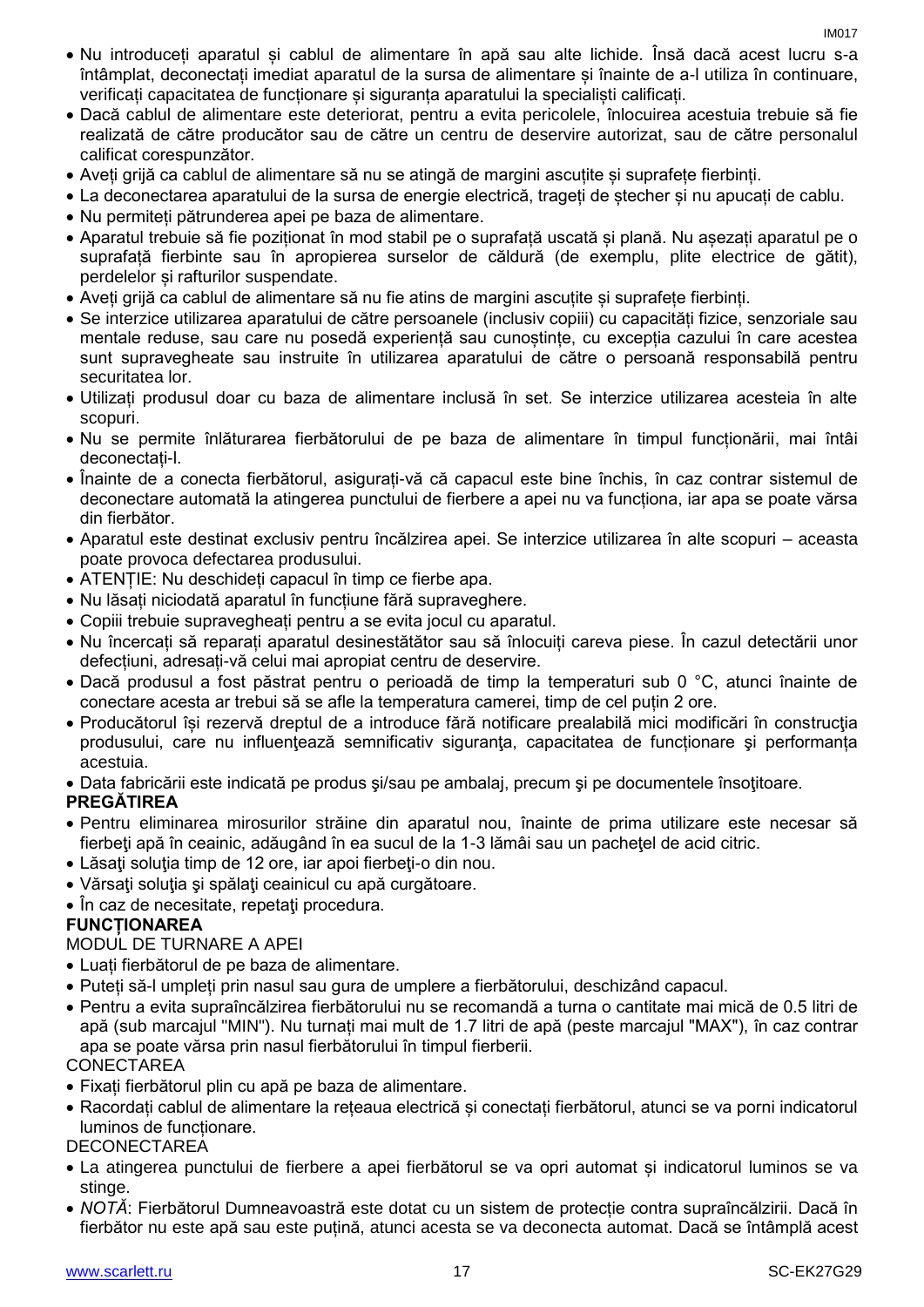lucru, este necesar să așteptați cel puțin 10 minute pentru ca fierbătorul să se răcească, după care puteți turna apa.

CONECTAREA REPETATĂ

 Dacă fierbătorul tocmai a fiert și s-a deconectat automat, iar Dumneavoastră aveți nevoie să încălziți apa din nou, așteptați 15-20 de secunde înainte de a conecta din nou.

# **CURĂȚAREA ȘI ÎNTREȚINEREA**

- Vărsați toată apa prin gura de umplere prin deschiderea capacului.
- Înainte de curățare, deconectați întotdeauna aparatul de la rețeaua electrică și lăsați-l să se răcească complet.
- În nici un caz nu spălați fierbătorul și baza de alimentare sub jetul de apă. Ștergeți exteriorul corpului și baza mai întâi cu o cârpă moale umedă, iar apoi – cu una uscată. Nu folosiți substanțele abrazive de curățare, burete și perii de metal, precum și solvenții organici.
- Curățați în mod regulat produsul de depunerile de calcar cu produse speciale, pe care le puteți achiziționa în magazine. La utilizarea produselor de curățare, urmați instrucțiunile de pe ambalajul acestora.

CURĂȚAREA FILTRULUI

- Scoateti filtrul din fierbător.
- Ștergeți ușor filtrul, înlăturați impuritățile cu o perie moale (nu este inclusă în set) sub jetul de apă.
- Fixați filtrul la loc.

# **PĂSTRAREA**

- Înainte de depozitare, asigurați-vă că aparatul este scos din priză și este complet răcit.
- Respectați toate cerințele de la punctul CURĂȚAREA ȘI ÎNTREȚINEREA.
- Strângeți prin înfășurare cablul de alimentare.
- Aparatul se va păstra la loc răcoros și uscat.



 $\blacksquare$  Simbolul dat pe produs, ambalaj si/sau documentele însotitoare înseamnă că aparatele electrice şi electronice, şi bateriile uzate nu trebuie aruncate împreună cu deşeurile menajere. Acestea trebuie duse la punctele de colectare specializate.

Adresați-vă la autoritățile locale pentru a obține informații suplimentare referitor la sistemele existente de colectare a deşeurilor.

Reciclarea corectă va contribui la păstrarea resurselor valoroase şi la prevenirea posibilelor efecte negative asupra sănătății oamenilor și a mediului înconjurător, care ar putea apărea în rezultatul reciclării incorecte a deşeurilor.

#### **PL INSTRUKCJA OBSŁUGI ŚRODKI BEZPIECZEŃSTWA**

- Zalecamy uważnie przeczytać niniejszą instrukcję przed uruchomieniem urządzenia, aby uniknąć awarii podczas użytkowania.
- Przed pierwszym włączeniem należy sprawdzić, czy dane techniczne podane na wyrobie są zgodne z parametrami prądu elektrycznego.
- Niewłaściwe postępowanie może spowodować uszkodzenie wyrobu, wyrządzić szkodę materialną albo spowodować zagrożenie zdrowia użytkownika.
- Wykorzystywać wyłącznie do celów domowych. Nie jest urządzeniem do zastosowania w przemyśle.
- Zawsze odłączaj urządzenie od zasilania prądem elektrycznym, gdy nie jest ono używane.
- Nie dopuszczaj do przedostania się wody do bazy zasilającej.
- Nie wolno zanurzać urządzenia, bazy zasilającej ani przewodu sieciowego w wodzie ani żadnej innej cieczy. Jeśli tak się stało, natychmiast odłącz urządzenie od źródła zasilania i przed dalszym użyciem zwróć się w celu sprawdzenia, czy urządzenie działa sprawnie i bezpiecznie, do wykwalifikowanych specjalistów.
- W przypadku uszkodzenia przewodu zasilającego jego wymiany, aby uniknąć niebezpieczeństw, powinien dokonać producent lub upoważniony przez niego Punkt Serwisowy bądź podobny wykwalifikowany personel.
- Należy uważać, aby przewód zasilający nie dotykał ostrych krawędzi i gorących powierzchni.
- Po odłączeniu urządzenia od zasilania prądem elektrycznym ciągnij za wtyczkę, lecz nie ciągnij za przewód.
- Urządzenie musi stać na stabilnej, płaskiej i suchej powierzchni! Nie umieszczaj urządzenia na powierzchniach gorących, a także w pobliżu źródeł ciepła (np. kuchni elektrycznych), firanek ani pod półkami wiszącymi.
- Nigdy nie zostawiaj włączonego urządzenia bez nadzoru.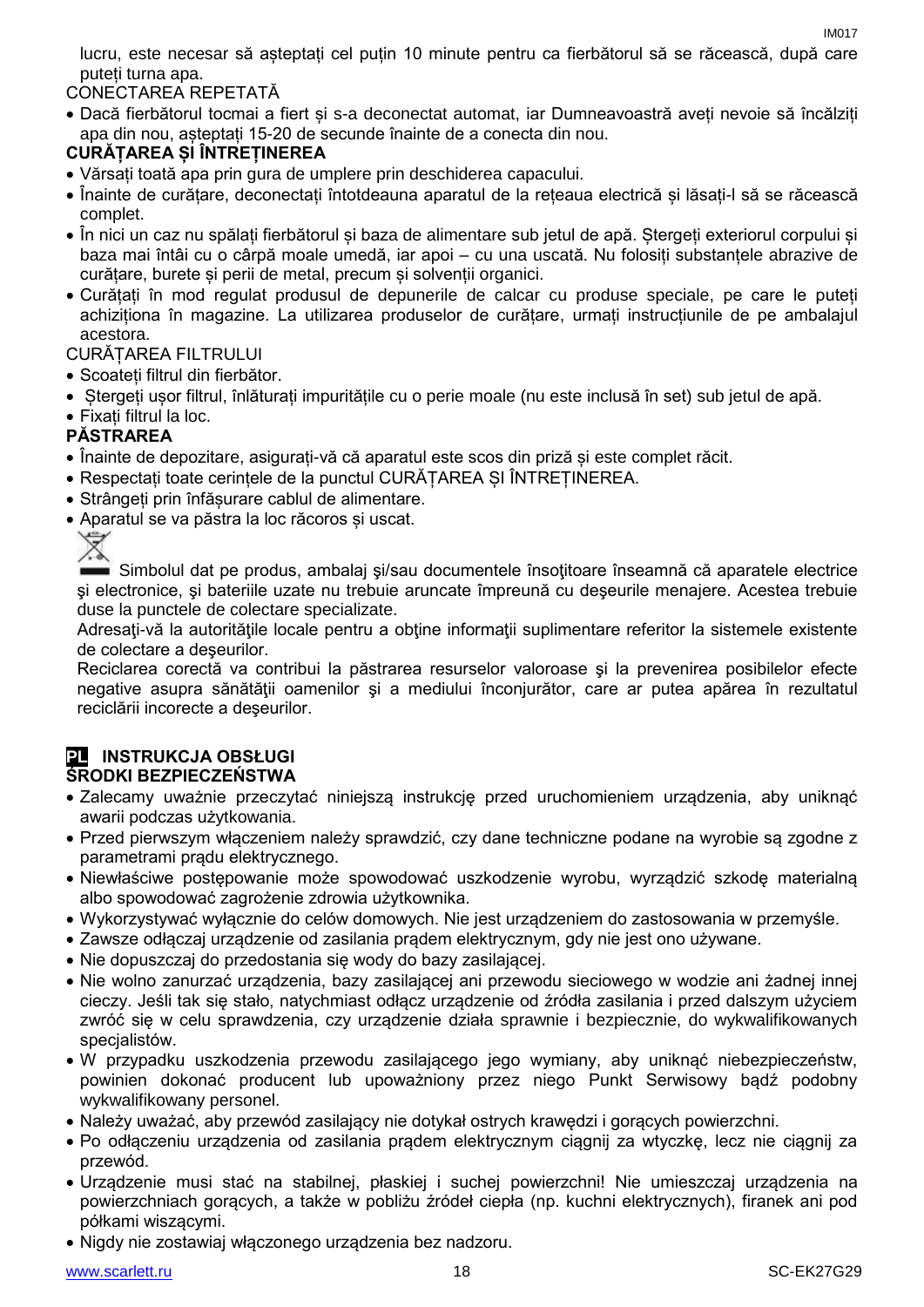- Urządzenie nie jest przeznaczone do użytku przez osoby (w tym dzieci) o ograniczonych możliwościach fizycznych, zmysłowych lub umysłowych albo, w przypadku braku doświadczenia lub wiedzy, jeśli nie znajdują się one pod nadzorem lub nie poinstruowane na temat korzystania z urządzenia przez osobę odpowiedzialną za ich bezpieczeństwo.
- Dzieci powinny być nadzorowane, aby zapobiec grze z urządzeniem.
- Wyrób należy używać tylko z bazą zasilającą, dostarczaną w komplecie. Nie wolno używać jej do innych celów.
- Nie wolno zdejmować czajnika bazy zasilającej podczas pracy, najpierw wyłącz go.
- *UWAGA:* Podczas gotowania wody nie otwieraj pokrywy.
- Przed włączeniem upewnij się, że pokrywa jest szczelnie zamknięta, w przeciwnym razie nie zadziała system automatycznego wyłączenia po zagotowaniu i woda może zostać wyrzucona.
- Urządzenie jest przeznaczone wyłącznie do ogrzewania wody. Nie wolno używać do innych celów może to spowodować uszkodzenie wyrobu.
- Nie należy samodzielnie naprawiać ani wymieniać żadnej części urządzenia. W przypadku wykrycia usterek należy skontaktować się z najbliższym Punktem Serwisowym.
- Jeśli urządzenie przez jakiś czas znajdowało się w temperaturze poniżej 0ºC, przed włączeniem musi być przechowywane w temperaturze pokojowej nie krócej niż 2 godziny.
- Producent zastrzega sobie prawo, bez dodatkowego powiadomienia, do wprowadzania drobnych zmian w konstrukcji wyrobu, które zupełnie nie wpływają na jego bezpieczeństwo, sprawność lub funkcjonalność.

Data produkcji podana na wyrobie i/lub na opakowaniu, a także w dołączonej dokumentacji.

# **PRZYGOTOWANIE**

- W celu usunięcia zapachów z nowego urządzenia przed pierwszym użyciem zagotuj wodę w czajniku, dodając do niej sok 1-3 cytryn lub torebkę kwasu cytrynowego.
- Pozostaw roztwór na 12 godzin, następnie znów zagotuj.
- Wylej roztwór i przepłukaj czajnik bieżącą wodą.
- W razie potrzeby powtórz procedurę.

### **PRACA**

# WLEWANIE WODY

- Zdejmij czajnik z bazy zasilającej.
- Możesz napełnić go poprzez dzióbek lub gardziel, otwierając pokrywę.
- Aby uniknąć przegrzania czajnika nie zaleca się wlewać mniej niż 0,5 l wody (poniżej kreski "MIN"). Nie wlewaj więcej niż 1,7 l wody (powyżej kreski "MAX"), w przeciwnym razie ona może zostać wyrzucona przez dzióbek przy gotowaniu.

#### **WŁACZANIE**

- Postaw wypełniony wodą czajnik na bazę zasilającą.
- Podłącz przewód zasilający do źródła zasilania prądem elektrycznym i włącz czajnik, przy tym zapali się lampka kontrolna pracy.

#### **WYŁACZANIE**

- Po zagotowaniu wody czajnik wyłączy się automatycznie, a kontrolka zgaśnie.
- *UWAGA:* Twój czajnik wyposażony jest w system ochrony przed przegrzaniem. Jeśli w czajniku brak lub mało wody, wyłączy się automatycznie. Jeśli to się stało, należy odczekać co najmniej 10 minut, aż czajnik ostygnie, po czym można wlewać wodę.

#### PONOWNE WŁĄCZENIE

 Jeśli czajnik dopiero co zagotował się i automatycznie odłączył się, a chcesz ponownie podgrzać wodę, poczekaj 15-20 sekund przed ponownym włączeniem.

# **CZYSZCZENIE I KONSERWACJA**

- Wylej całą wodę przez gardziel, otwierając pokrywę.
- Przed rozpoczęciem zawsze odłączyć urządzenie od zasilania i odczekać, aż w całości ostygnie.
- W żadnym wypadku nie myj czajnika ani bazy zasilającej bieżącą wodą. Wytrzyj zewnętrzną obudowę i bazę najpierw zwilżoną, miękką szmatką, a następnie wytrzyj do sucha. Nie należy stosować środków czyszczących o własnościach ściernych, metalowych gąbek i szczotek, a także rozpuszczalników organicznych.
- Regularnie czyść wyrób od kamienia specjalnymi środkami, które można kupić w sieci handlowej. Stosując środki czystości, postępuj zgodnie z instrukcjami na ich opakowaniu.

#### CZYSZCZENIE FILTRA

- Wyjmij filtr z czajnika.
- Delikatnie wytrzyj filtr, miękką szczotką (nie jest dostarczona w komplecie) usuń zanieczyszczenia pod strumieniem wody.
- Włóż filtr z powrotem.